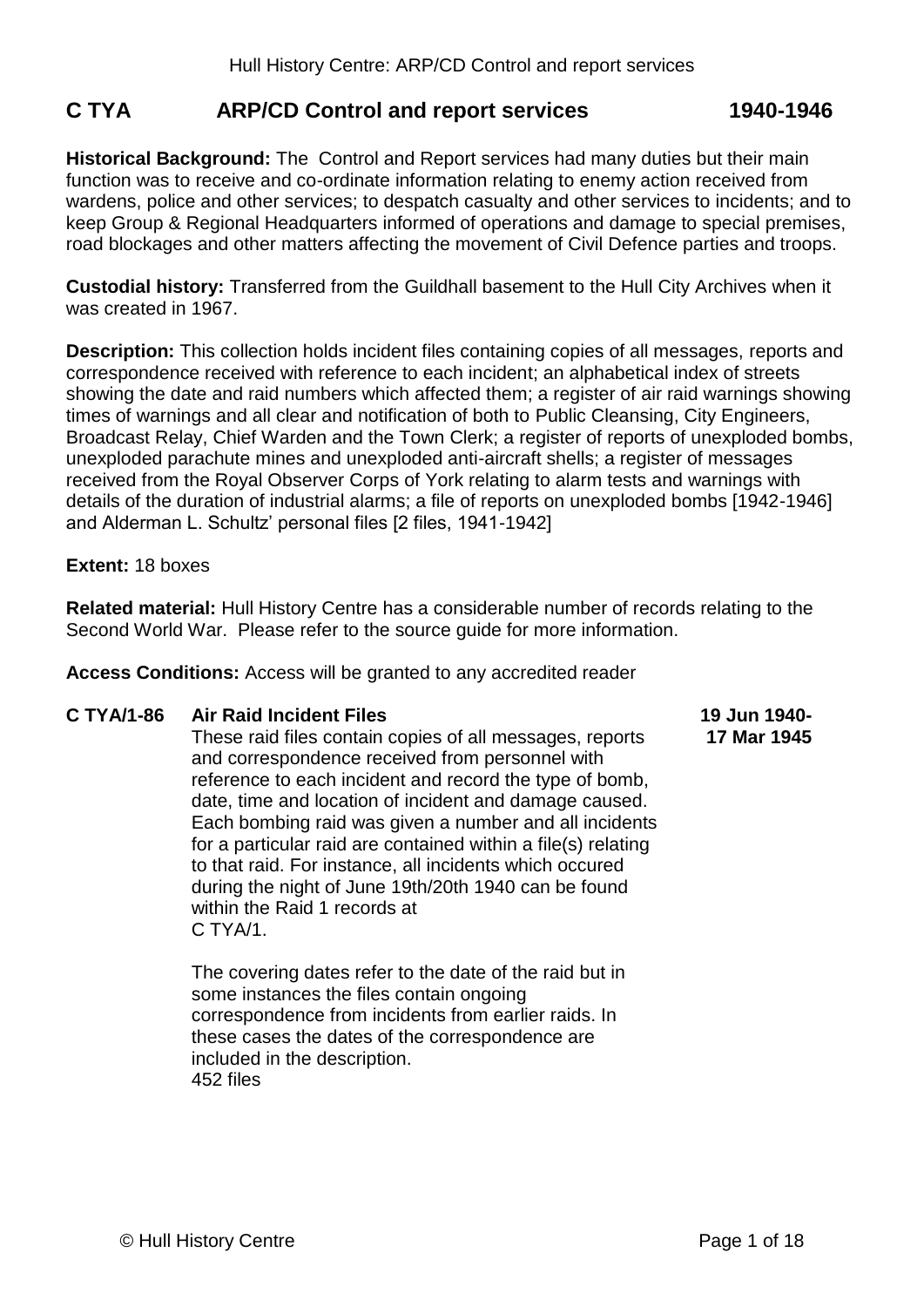|         | Hull History Centre: ARP/CD Control and report services                                                                                                                                                                                                                                                                                                                                       |                |
|---------|-----------------------------------------------------------------------------------------------------------------------------------------------------------------------------------------------------------------------------------------------------------------------------------------------------------------------------------------------------------------------------------------------|----------------|
| C TYA/1 | Air Raid Incident Files - Raid 1<br>Streets affected: Alaska Street, Arundel Street, Barnsley<br>Street, Buckingham Street, Cornwall Street, Dansom<br>Lane, Durham Street, Fordyke Stream (Railway bridge),<br>Holderness Road, Jalland Street, Marfleet Lane, Mersey<br>Street, Nornabell Street, Severn Street, Sherburn Street,<br>Tanfield Grove, Tyne Street, Victor Street<br>11 files | 19-20 Jun 1940 |
| C TYA/2 | Air Raid Incident Files - Raid 2<br>Streets affected: Chamberlain Road, East Park, Faraday<br>Street, Holderness Road, James Reckitt Avenue, Kelvin<br>Street, Laburnum Avenue, Lee Street, Lodge Street,<br>Summergangs Road, Westcott Street<br>7 files                                                                                                                                     | 25-26 Jun 1940 |
| C TYA/3 | Air Raid Incident Files - Raid 3<br>Streets affected: Great Passage Street, Nile Street,<br><b>Porter Street</b><br>4 files                                                                                                                                                                                                                                                                   | 30 Jul 1940    |
| C TYA/4 | Air Raid Incident Files - Raid 4<br>Streets affected: Barmston Street, Buckingham Street,<br>Castle Street, Chanterlands Avenue, Eastbourne Street,<br>Holderness Road, Holland Street, Morrill Street,<br>National Avenue, Northumberland Avenue, Rensburg<br>Street, Rustenburg Street, Severn Street, Wharram<br><b>Street</b><br>11 files                                                 | 24 Aug 1940    |
| C TYA/5 | Air Raid Incident Files - Raid 5<br>Streets affected: Alexandra Dock, Earles Road<br>5 files                                                                                                                                                                                                                                                                                                  | 26 Aug 1940    |
| C TYA/6 | Air Raid Incident Files - Raid 6<br>Streets affected: Abbey Street, Bellamy Street, Drypool<br>(Goods Station), Hedon Road<br>1 file                                                                                                                                                                                                                                                          | 28 Aug 1940    |
| C TYA/7 | Air Raid Incident Files - Raid 7<br>Streets affected: Bellamy Street, Ganstead Lane,<br>Victoria Dock, Williamson Street<br>4 files                                                                                                                                                                                                                                                           | 30 Aug 1940    |
| C TYA/8 | Air Raid Incident Files - Raid 8<br>Area affected: River East of King George Dock<br>2 files                                                                                                                                                                                                                                                                                                  | 3 Sep 1940     |
| C TYA/9 | Air Raid Incident Files - Raid 9<br>Streets affected: Dalton Street, Hodgson Street,<br>Lambwath Road, Tower Street<br>2 files                                                                                                                                                                                                                                                                | 5 Sep 1940     |
|         | © Hull History Centre                                                                                                                                                                                                                                                                                                                                                                         | Page 2 of 18   |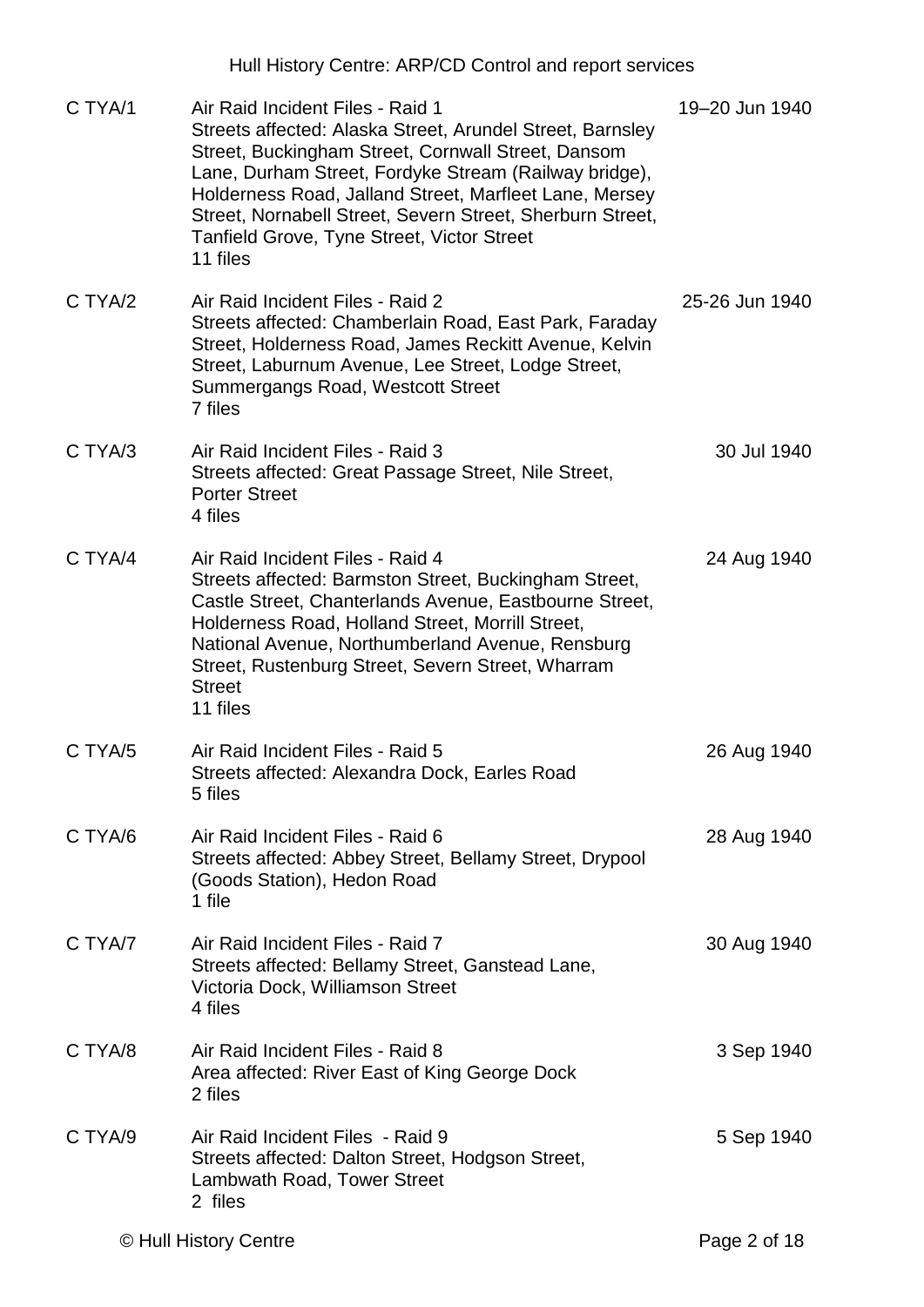|          | Hull History Centre: ARP/CD Control and report services                                                                                                                                                                                                                                |             |
|----------|----------------------------------------------------------------------------------------------------------------------------------------------------------------------------------------------------------------------------------------------------------------------------------------|-------------|
| C TYA/10 | Air Raid Incident Files - Raid 10<br>Streets affected: Chamberlain Road, Cleveland Street,<br>East Park, Glasshouse Row, Highfield (Sutton),<br>Hodgson Street, James Reckitt Avenue, Lambwath<br>Road, Sutton Railway Bridge, Tower Street, Wawne<br>Road, West Carr Lane<br>10 files | 6 Sep 1940  |
| C TYA/11 | Air Raid Incident Files - Raid 11<br>Streets affected: Berkeley Street, Beverley Road,<br>Finsbury Street, Grantley Grove, Kelvin Street, Margaret<br>Street, Providence Row, Steynburg Street, Telford<br>Street, Woodgate Road<br>4 files                                            | 11 Sep 1940 |
| C TYA/12 | Air Raid Incident Files - Raid 12<br>Streets affected: Bellfield Avenue, Harewood Avenue,<br>Hopewell Road, Maybury Road<br>1 file                                                                                                                                                     | 24 Sep 1940 |
| C TYA/13 | Air Raid Incident Files - Raid 13<br>Streets affected: Bankside, Clough Road, Kathleen<br>Road, Maxwell Street, Morley Street, Sculcoates,<br><b>Stoneferry Road, Woodhall Street</b><br>4 files                                                                                       | 13 Oct 1940 |
| C TYA/14 | Air Raid Incident Files - Raid 14<br>Streets affected: Silverdale Road, Strathmore Avenue,<br><b>Sutton Road</b><br>5 files                                                                                                                                                            | 22 Oct 1940 |
| C TYA/15 | Air Raid Incident Files - Raid 15<br>Streets affected: Delhi Street, Frodsham Street, Hedon<br>Road, Marfleet Avenue, Marfleet Lane<br>5 files                                                                                                                                         | 1 Nov 1940  |
| C TYA/16 | Air Raid Incident Files - Raid 16<br>Streets affected: Bilton Grove, Flinton Grove, Foston<br>Grove, Hilston Grove, Mappleton Grove, Marfleet Lane,<br>Preston Road, St. Johns Grove<br>2 files                                                                                        | 7 Nov 1940  |
| C TYA/17 | Air Raid Incident Files - Raid 17<br>Streets affected: Ancaster Avenue, Bricknell Avenue,<br>Cottingham Road, Cranbrook Avenue, Fairfax Avenue,<br>Ferens Avenue, Kenilworth Avenue, Newland Park,<br><b>Salmon Grove</b><br>6 files                                                   | 8 Nov 1940  |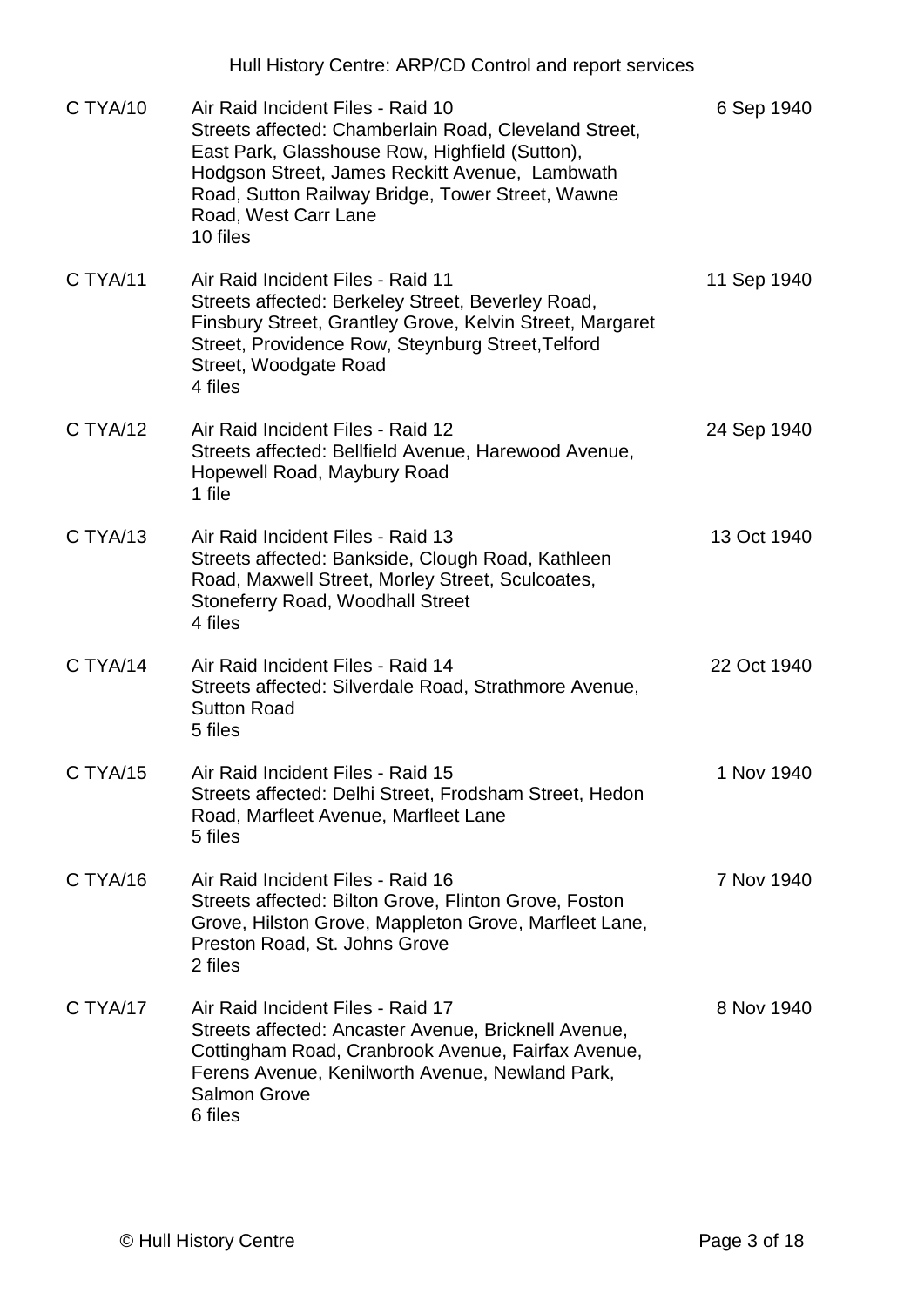|          | Hull History Centre: ARP/CD Control and report services                                                                                                                                                                                                                                                                                                                                                                        |                |
|----------|--------------------------------------------------------------------------------------------------------------------------------------------------------------------------------------------------------------------------------------------------------------------------------------------------------------------------------------------------------------------------------------------------------------------------------|----------------|
| C TYA/18 | Air Raid Incident Files - Raid 18<br>Streets affected: Holderness Road, Marfleet Lane,<br>Maybury Road<br>2 files                                                                                                                                                                                                                                                                                                              | 11 Nov 1940    |
| C TYA/19 | Air Raid Incident Files - Raid 19<br>Streets affected: Bankside, Chariot Street, Craven<br>Street, Dansom Lane, Foster Street, Fountain Road,<br>Hodgson Street, Mulgrave Street, Spyvee Street, Whitby<br>Street, Wincolmlee<br>2 files                                                                                                                                                                                       | 12 Dec 1940    |
| C TYA/20 | Air Raid Incident Files - Raid 20<br>Streets affected: Abbey Street, Air Street, Alfred Gelder<br>Street, City Square [Queen Victoria Square],<br>Commercial Road, Dock Street, Morley Street,<br>Northumberland Avenue, Paragon Street, Pemberton<br>Street, Princes Dock Side, Queens Gardens, Railway<br>Dock, Sculcoates, Stoneferry Road, Vernon Street,<br>Victoria Square, Waterworks Street, Whitefriargate<br>7 files | 12 Dec 1940    |
| C TYA/21 | Air Raid Incident File - Raid 21<br>Streets affected: Greek Street, Woodlands Road<br>1 file                                                                                                                                                                                                                                                                                                                                   | 17 Dec 1940    |
| C TYA/22 | Air Raid Incident Files - Raid 22<br><b>Streets affected: Goddard Avenue</b><br>4 files                                                                                                                                                                                                                                                                                                                                        | 4 Feb 1941     |
| C TYA/23 | Air Raid Incident Files - Raid 23<br><b>Streets affected: Jalland Street</b><br>2 files                                                                                                                                                                                                                                                                                                                                        | 11 Feb 1941    |
| C TYA/24 | Air Raid Incident Files - Raid 24<br>Streets affected: Central Street, Cobden Place, Fountain<br>Road, Glasshouse Row, Main Street, Pickering Road,<br>Wincolmlee, Woodhall Street<br>5 files                                                                                                                                                                                                                                  | 14-15 Feb 1941 |
| C TYA/25 | Air Raid Incident Files - Raid 25<br>Streets affected: Hedon Road, King George Dock<br>2 files                                                                                                                                                                                                                                                                                                                                 | 16 Feb 1941    |
| C TYA/26 | Air Raid Incident Files - Raid 26<br>Streets affected: Aldborough Grove, Ellerby Grove,<br><b>Rowlston Grove</b><br>12 files                                                                                                                                                                                                                                                                                                   | 22-23 Feb 1941 |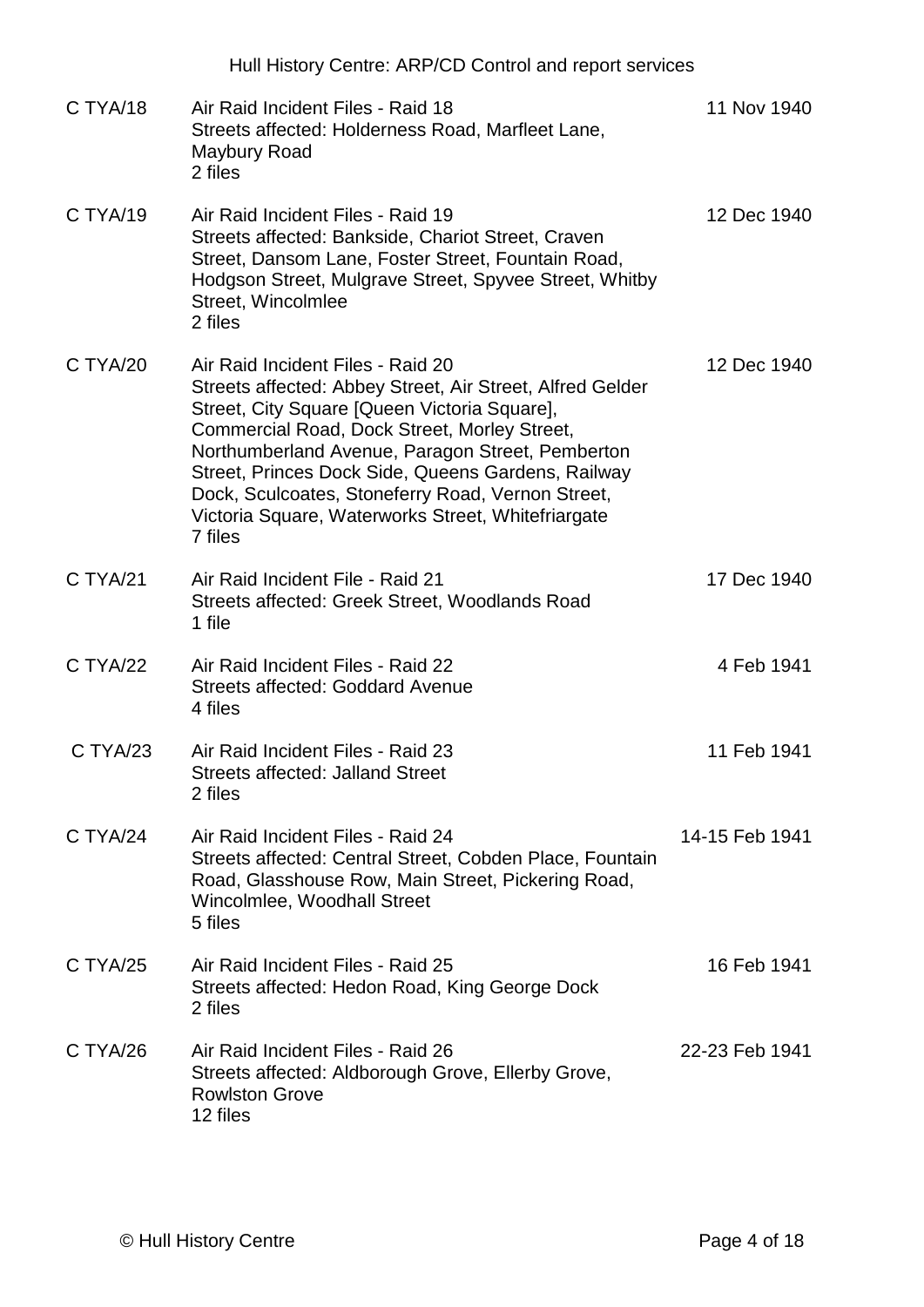|          | Hull History Centre: ARP/CD Control and report services                                                                                                                                                                                                                                                                                                                                                                                                                                                                                                                                                                                                                                                                                                                                                   |                |
|----------|-----------------------------------------------------------------------------------------------------------------------------------------------------------------------------------------------------------------------------------------------------------------------------------------------------------------------------------------------------------------------------------------------------------------------------------------------------------------------------------------------------------------------------------------------------------------------------------------------------------------------------------------------------------------------------------------------------------------------------------------------------------------------------------------------------------|----------------|
| C TYA/27 | Air Raid Incident Files - Raid 27<br>Streets affected: Albert Avenue, Clough Road, De La<br>Pole Avenue, Hedon Road, Leads Road<br>9 files                                                                                                                                                                                                                                                                                                                                                                                                                                                                                                                                                                                                                                                                | 23-24 Feb 1941 |
| C TYA/28 | Air Raid Incident Files - Raid 28<br>Streets affected: Bainton Grove, Kirby Street, Priory<br>Road<br>4 files                                                                                                                                                                                                                                                                                                                                                                                                                                                                                                                                                                                                                                                                                             | 25 Feb 1941    |
| C TYA/29 | Air Raid Incident Files - Raid 29<br>Mine dropped 23/24 Feb 1941 which sank lighters<br><b>Monarch and Brakelu</b><br>4 files                                                                                                                                                                                                                                                                                                                                                                                                                                                                                                                                                                                                                                                                             | 26 Feb 1941    |
| C TYA/30 | Air Raid Incident Files - Raid 30<br>Streets affected: Holderness Road, James Reckitt<br>Avenue, Priory Road, Rockford Avenue, Summergangs<br>Road<br>9 files                                                                                                                                                                                                                                                                                                                                                                                                                                                                                                                                                                                                                                             | 1-2 Mar 1941   |
| C TYA/31 | Air Raid Incident Files - Raid 31<br>Streets affected: Cottingham Road, Northumberland<br>Avenue, Wincolmlee<br>2 files                                                                                                                                                                                                                                                                                                                                                                                                                                                                                                                                                                                                                                                                                   | 4 Mar 1941     |
| C TYA/32 | Air Raid Incident Files - Raid 32<br>Streets affected: 8th Avenue, 9th Avenue, 29th Avenue,<br>Bentley Grove, Carlton Avenue, Cottingham Road,<br>Green Close, Lonsborough Street, Loveridge Avenue,<br>Marton Grove, Northumberland Avenue, St. Paul's<br>Street, Village Road<br><b>MISSING</b>                                                                                                                                                                                                                                                                                                                                                                                                                                                                                                         | 13-14 Mar 1941 |
| C TYA/33 | Air Raid Incident Files - Raid 33<br><b>MISSING</b>                                                                                                                                                                                                                                                                                                                                                                                                                                                                                                                                                                                                                                                                                                                                                       | 14-15 Mar 1941 |
| C TYA/34 | Air Raid Incident Files - Raid 34<br>Streets affected: 4th Avenue, 5th Avenue, 6th Avenue,<br>9th Avenue, 15th Avenue, 18th Avenue, 19th Avenue,<br>29th Avenue, 31st Avenue, 38th Avenue, Abbey Street,<br>Ada's Avenue, Air Street, Albert Avenue, Alexandra<br>Dock, Alliance Avenue, Anlaby Road, Argyle Street,<br>Auckland Avenue, Beech Grove, Belmont Street,<br>Bentley Grove, Beverley Road, Beverley High Road,<br>Boothferry Road, Botanic Crossing, Boulevard School,<br>Bricknell Avenue, Brunswick Terrace, Cannon Street,<br>Catherine Street, Chamberlain Road, Chanterlands<br>Avenue, Charterhouse Lane, Claremont Avenue,<br>Clarence Street, Cleveland Street, Clough Road,<br>Cottingham Road, Cranbrook Avenue, Dalton Street,<br>Dansom Lane, De La Pole Avenue, Delaware Avenue, | 19 Mar 1941    |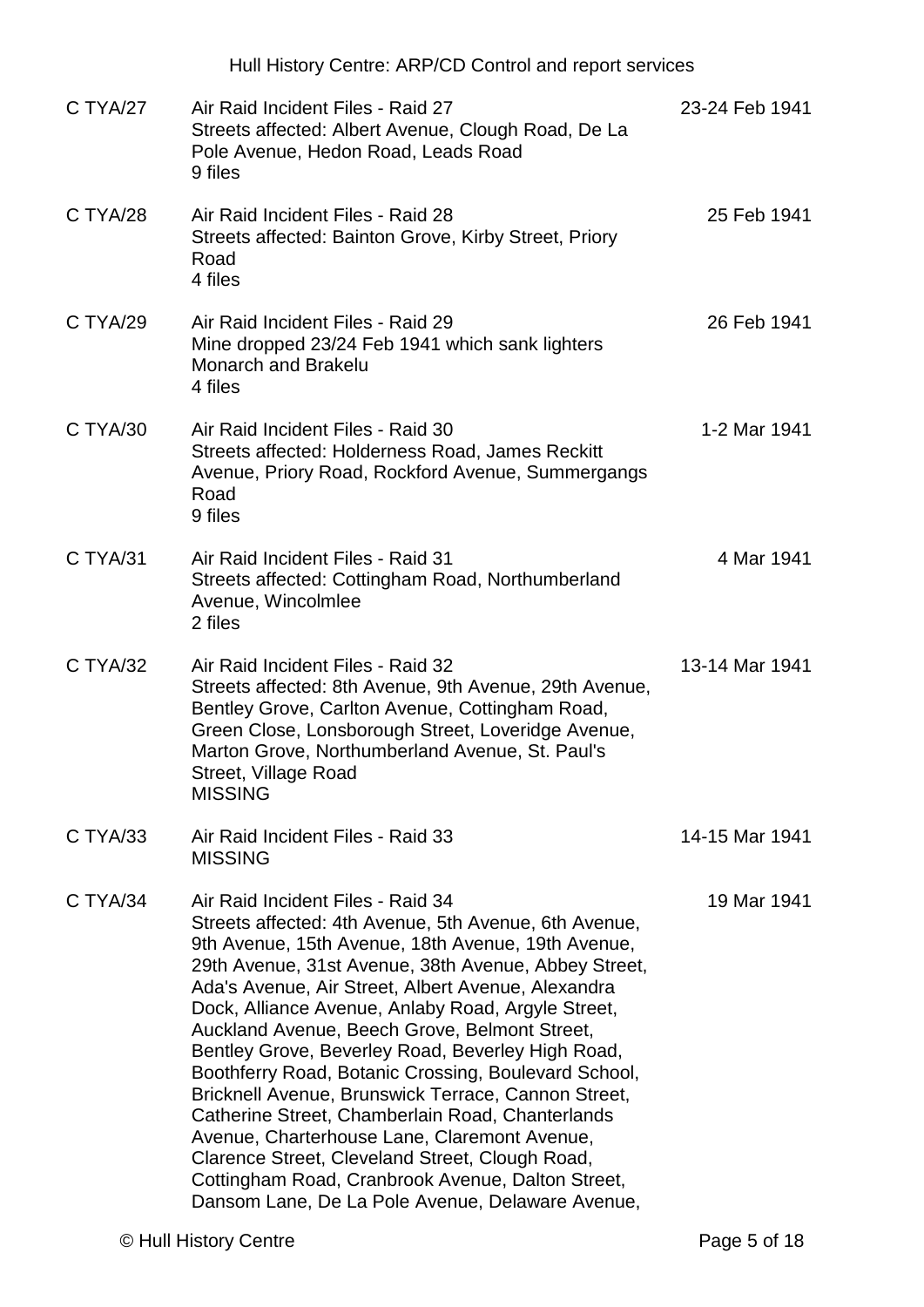Derby Terrace, Desmond Avenue, Dock Street, Drypool (Goods Station), Earles Road, East Park, Edgeware Avenue, Egton Street, Elm Avenue, Endike Lane, Escourt Street, Etherington Drive, Etherington Road, Evans Square, Exmouth Street, Fern Street, Fifth Avenue, Fifteenth Avenue, Finsbury Street, Fleet Street, Fordyke Stream (Railway bridge), Foster Street, Fountain Road, Ganstead Lane, Gibson Street, Gilshill Road, Glasshouse Row, Glebe Road, Grafton Street, Grange Street, Green Close, Greenwood Avenue, Hall Road, Hardy Street, Highfield (Sutton), Hilston Grove, Hodgson Street, Holmes Street, Inglemire Lane, James Reckitt Avenue, Joscelyn Avenue, Kathleen Road, King Edward Street, Lambert Street, Lambton Street, Lamorna Avenue, Langdale Avenue, Leads Road, Lilac Avenue, Lime Street, Lime Tree Avenue, Lonsborough Street, Lorne Street, Loveridge Avenue, Marlborough Avenue, Malm Street, Marton Grove, Mayville Avenue, Mersey Street, Middleton Street, Morley Street, Morrille Street, National Avenue, Naylor's Row, Nelson Street, New George Street, Newland Avenue, Newland Park, Nicholson Street, Nineteenth Avenue, Northumberland Avenue, Park Street, Pearson Street, Pemberton Street, Pickering Road, Pitt Street, Preston Road, Queens Gardens, Rockford Avenue, Rosemead Street, Russell Terrace, Ryde Street, Saltshouse Road, Saner Street, Scott Street, Sculcoates, Seaton Street, Sidmouth Street, Silverdale Road, Southcoates Lane, Spring Bank West, Spyvee Street, St. Paul's Street, Stepney Lane, Stoneferry Road, Summergangs Road, Sutton Road, Temple Street, Thomas Street, Tweendykes, Wainfleet Terrace, Watson Street, Wellesley Avenue, Welton Grove, Welwyn Park Road, West Avenue, West Carr Lane, West Parade, Westway Avenue, Wilmington, Wincolmlee, Witham, Withernsea Street, Worthing Street, Wyndham Street, York Street 31 files

C TYA/35 Air Raid Incident Files - Raid 35 Streets affected: Adelaide Street, Alexandra Dock, Alexandra Road, Ash Grove, Brindley Street, Campbell Street, Chamberlain Road, College Grove, Durham Street, Farndale Avenue, Ferensway, Freehold Street, Hedon Road, Hessle High Road, Humber Dock Street, Kingston Street, Liverpool Street, Lowgate, Mill Street, Morpeth Street, Newland Avenue, Norfolk Street, North Road, Pearson Street, Prospect Street, Redbourne Street, Savery Street, Sewer Lane, Shaftesbury Avenue, Southcoates Lane, Spring Street, Stephenson Street,

31 Mar-1 Apr 1941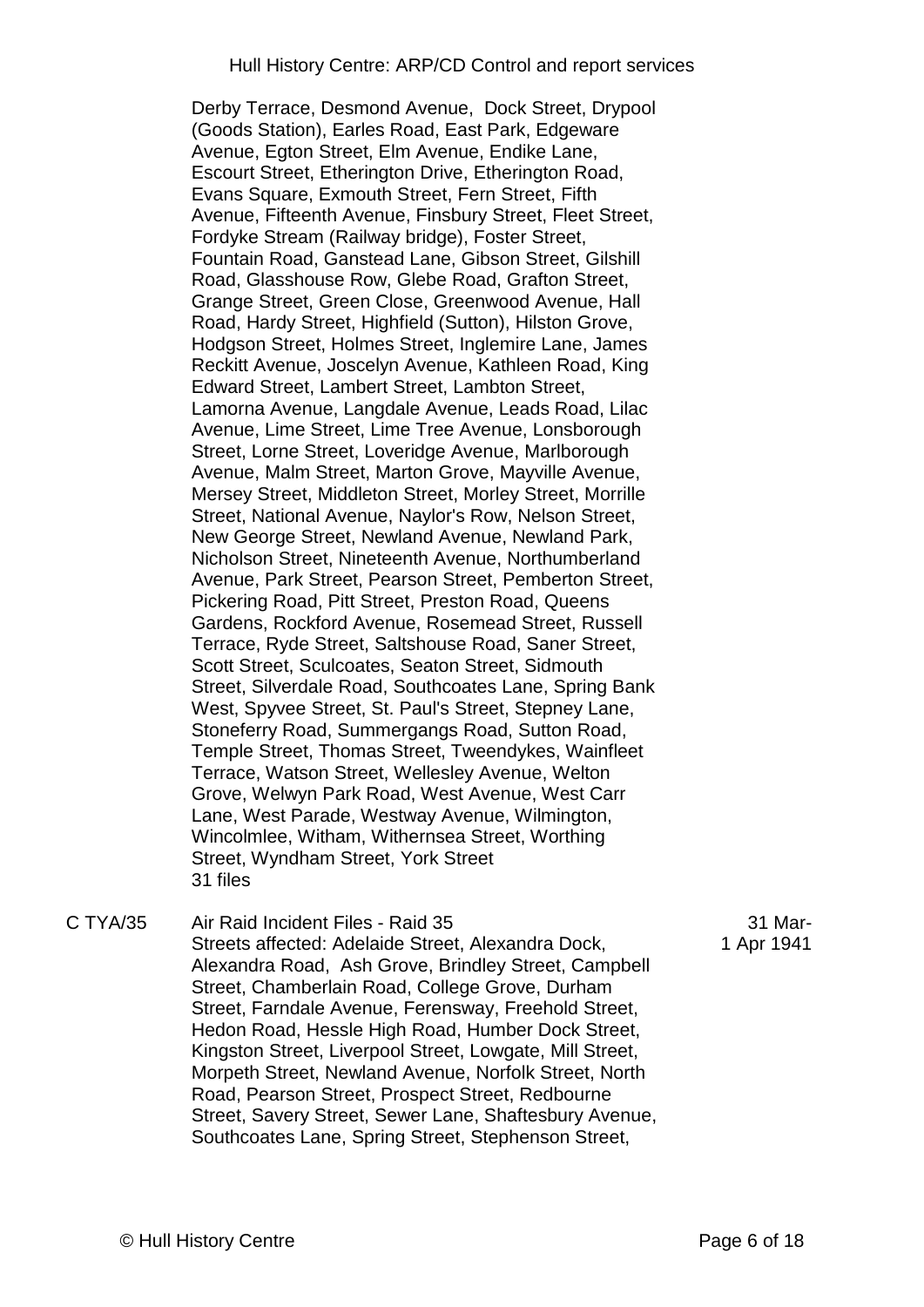|          | Hull History Centre: ARP/CD Control and report services                                                                                                                                                                                                                                                                                                                                                                                                                                                                                                                                                                                                                                                                                                                                                                                                                                                                                                                                                                                                               |              |
|----------|-----------------------------------------------------------------------------------------------------------------------------------------------------------------------------------------------------------------------------------------------------------------------------------------------------------------------------------------------------------------------------------------------------------------------------------------------------------------------------------------------------------------------------------------------------------------------------------------------------------------------------------------------------------------------------------------------------------------------------------------------------------------------------------------------------------------------------------------------------------------------------------------------------------------------------------------------------------------------------------------------------------------------------------------------------------------------|--------------|
|          | Tomlinson Street, Villa Place, Walmsley Street, Watt<br>Street, West Street, Wharfedale Avenue, Wingfield<br>Road<br>6 files                                                                                                                                                                                                                                                                                                                                                                                                                                                                                                                                                                                                                                                                                                                                                                                                                                                                                                                                          |              |
| C TYA/36 | Air Raid Incident Files - Raid 36<br>Streets affected: Durham Street, Faraday Street,<br>Garden Village, Holderness Road, Jalland Street,<br>James Reckitt Avenue, Laburnum Avenue, Lee Street,<br>Maytree Avenue, Newbridge Road, Savery Street,<br>Southcoates Lane, Summergangs Road, Swinbourne<br>Street, Village Road, Watt Street, Westcott Street<br>10 files                                                                                                                                                                                                                                                                                                                                                                                                                                                                                                                                                                                                                                                                                                 | 3 Apr 1941   |
| C TYA/37 | Air Raid Incident Files - Raid 37<br>Streets affected: Ella Street, Grove Street, Kirklands<br>Road, Park Grove, Pearson Park, Princes Avenue,<br>Spring Bank West, Victoria Avenue<br>4 files                                                                                                                                                                                                                                                                                                                                                                                                                                                                                                                                                                                                                                                                                                                                                                                                                                                                        | 7-8 Apr 1941 |
| C TYA/38 | Air Raid Incident Files - Raid 38<br>Streets affected: Abbey Street, Arundel Street, Balfour<br>Street, Barnsley Street, Beeton Street, Brazil Street,<br>Bright Street, Camerton Grove, Cleveland Street,<br>College Grove, Courtney Street, Craven Street, Dansom<br>Lane, Downing Grove, Franklyn Street, Holderness<br>Road, Kedrum Road, Kent Street, Marfleet Lane,<br>Nornabell Street, Preston Road, Southcoates Lane,<br>Victor Street, Wadham Grove, Westbourne Avenue<br>6 files                                                                                                                                                                                                                                                                                                                                                                                                                                                                                                                                                                           | 10 Apr 1941  |
| C TYA/39 | Air Raid Incident Files - Raid 39<br>Streets affected: Anlaby Road, Alexandra Dock,<br>Arlington Street, Bachelor Street, Bean Street,<br>Beaumont Street, Beech Street, Beverley Road,<br>Blundell Street, Boulevard, Bright Street, Brunswick<br>Avenue, Campbell Street, Cholmley Street, Coltman<br>Street, Constable Street, Cumberland Street, Dalton<br>Street, Day Street, Ellis's Terrace, Ferensway, Ferries<br>Street, Field Street, Foster Street, Fountain Road, Gee<br>Street, Grange Street, Hedon Road, Highfield (Sutton),<br>Holderness Road, Holmes Street, Hood Street, Hotham<br>Street, Jane Street, Jarvis Street, Jennings Street, Kings<br>Bench Road, Lansdowne Street, Leads Road, Liddell<br>Street, Linnaeus Street, Little Park Street, Lorne Street,<br>Marlborough Terrace, Marmaduke Street, Norfolk<br>Street, Northumberland Avenue, Park Street, Plane<br>Street, Portland Street, Prospect Street, Pryme Street,<br>Regent Street, Rodney Street, Russell Street, South<br>Parade, Spring Street, Stepney Lane, Stoneferry Road, | 16 Apr 1941  |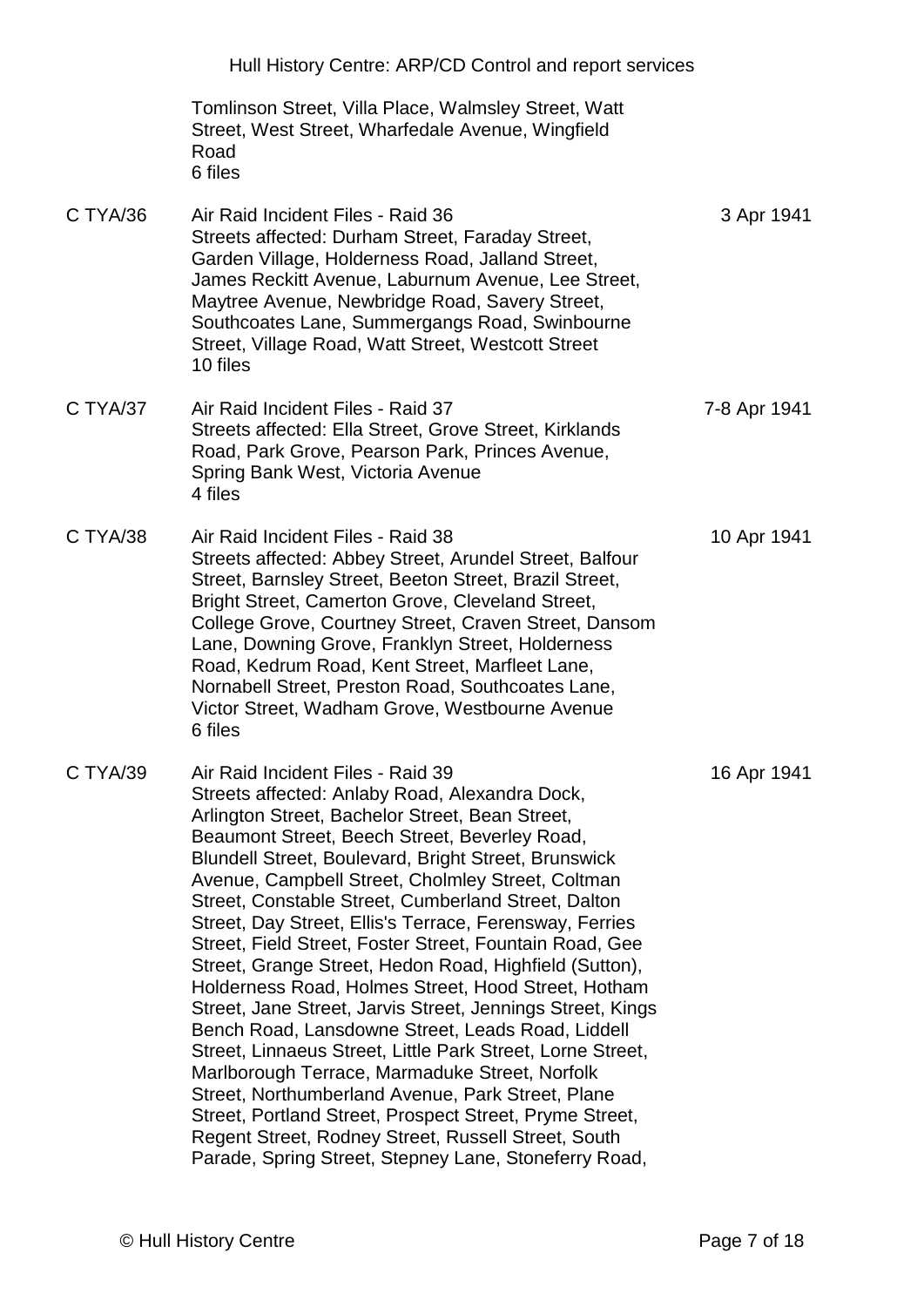|          | Hull History Centre: ARP/CD Control and report services                                                                                                                                                                                                                                                                                                                                                                                                                                                                                                                                                                                                                                                                                                                                                                                                                                                                                                                                                                                                                                                                                                                                                                                                                                                                                                                                                                                                                                                                          |                |
|----------|----------------------------------------------------------------------------------------------------------------------------------------------------------------------------------------------------------------------------------------------------------------------------------------------------------------------------------------------------------------------------------------------------------------------------------------------------------------------------------------------------------------------------------------------------------------------------------------------------------------------------------------------------------------------------------------------------------------------------------------------------------------------------------------------------------------------------------------------------------------------------------------------------------------------------------------------------------------------------------------------------------------------------------------------------------------------------------------------------------------------------------------------------------------------------------------------------------------------------------------------------------------------------------------------------------------------------------------------------------------------------------------------------------------------------------------------------------------------------------------------------------------------------------|----------------|
|          | St., Paul's Street, St. Matthew Street, Studley Street,<br>Vane Street, Waterloo Street, Wellsted Street<br>16 files                                                                                                                                                                                                                                                                                                                                                                                                                                                                                                                                                                                                                                                                                                                                                                                                                                                                                                                                                                                                                                                                                                                                                                                                                                                                                                                                                                                                             |                |
| C TYA/40 | Air Raid Incident Files - Raid 40<br>Streets affected: Glasgow Street, St. George's Road<br>2 files                                                                                                                                                                                                                                                                                                                                                                                                                                                                                                                                                                                                                                                                                                                                                                                                                                                                                                                                                                                                                                                                                                                                                                                                                                                                                                                                                                                                                              | 23 Apr 1941    |
| C TYA/41 | Air Raid Incident Files - Raid 41<br>Streets affected: Anlaby Park Road, Council Avenue,<br>Lynton Avenue, Pickering Road<br>3 files                                                                                                                                                                                                                                                                                                                                                                                                                                                                                                                                                                                                                                                                                                                                                                                                                                                                                                                                                                                                                                                                                                                                                                                                                                                                                                                                                                                             | 25-26 Apr 1941 |
| C TYA/42 | Air Raid Incident Files - Raid 42<br>Mines in fields<br>1 file                                                                                                                                                                                                                                                                                                                                                                                                                                                                                                                                                                                                                                                                                                                                                                                                                                                                                                                                                                                                                                                                                                                                                                                                                                                                                                                                                                                                                                                                   | 26-27 Apr 1941 |
| C TYA/43 | Air Raid Incident Files - Raid 43<br>Streets affected: Alexandra Dock, Marfleet Lane<br>3 files                                                                                                                                                                                                                                                                                                                                                                                                                                                                                                                                                                                                                                                                                                                                                                                                                                                                                                                                                                                                                                                                                                                                                                                                                                                                                                                                                                                                                                  | 4 May 1941     |
| C TYA/44 | Air Raid Incident Files - Raid 44<br>Streets affected: King George Dock<br>1 file                                                                                                                                                                                                                                                                                                                                                                                                                                                                                                                                                                                                                                                                                                                                                                                                                                                                                                                                                                                                                                                                                                                                                                                                                                                                                                                                                                                                                                                | 5-6 May 1941   |
| C TYA/45 | Air Raid Incident Files - Raid 45<br>Streets affected: Abbey Street, Airlie Street, Albany<br>Street, Albert Dock, Alexandra Dock, Alexandra Road,<br>Alfred Gelder Street, Albion Street, Anlaby Road, Argyle<br>Street, Baker Street, Bankside, Barnsley Street, Bean<br>Street, Beverley Road, Blackfriargate, Blanket Row,<br>Blyth Street, Bond Street, Boulevard, Brazil Street,<br>Bricknell Avenue, Brooklands Road, Buckingham Street,<br>Cambridge Street, Camden Street, Campbell Street,<br>Carden Avenue, Caroline Place, Carrington Street,<br>Cholmley Street, Church Lane, City Square [Queen]<br>Victoria Square], Cleveland Street, Constable Street,<br>Convent Lane, Cottingham Road, Cranbourne Street,<br>Craven Street, Cumberland Street, Cyprus Street, Daltry<br>Street, Dansom Lane, De Grey Terrace (Anlaby Road),<br>Dene Street, Derwent Street, Dock Street, Duesbury<br>Street, Durham Street, Earles Road, East Ella Drive,<br>Edward's Place, Endymion Street, Ferens Avenue,<br>Fountain Street, Francis Street, Garden Village, George<br>Street, Goodwin Street, Goulton Street, Great Thornton<br>Street, Hedon Road, High Street, Holderness Road,<br>Humber Street, Jalland Street, James Reckitt Avenue,<br>Jameson Street, Kenilworth Avenue, Kimberley Street,<br>King Edward Street, King George Dock, Kingston Street,<br>Laburnum Avenue, Lake Street, Lambwath Road,<br>Lansdowne Street, Lee Smith Street, Lime Street,<br>Lincoln Street, Linnaeus Street, Lister Street, Lodge | 7-8 May 1941   |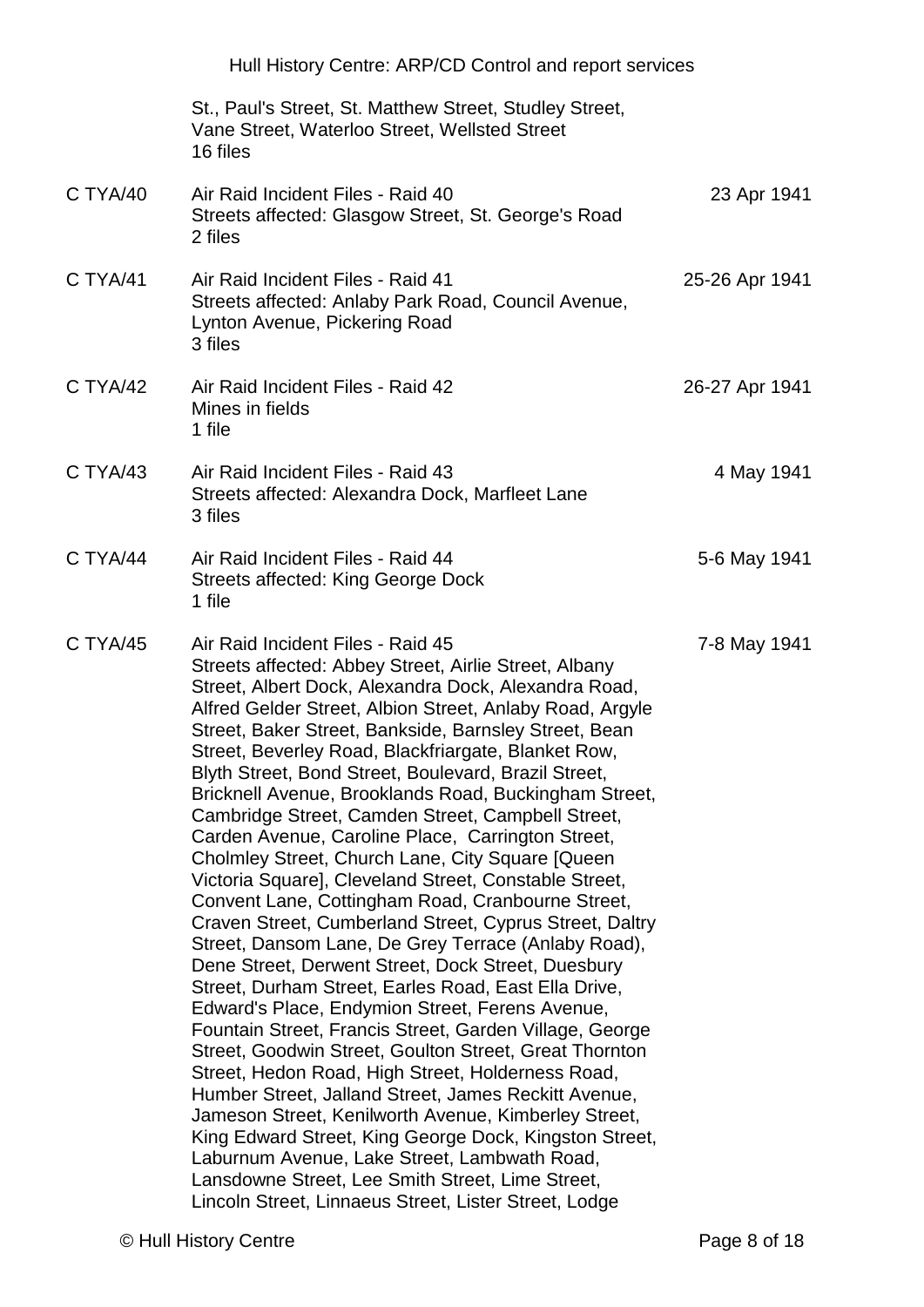Street, Lombard Street, Lonsborough Street, Luton Road, Madeley Street, Marfleet Lane, Market Place, Mayfield Street, Maytree Avenue Mersey Street, Middleton Street, Montrose Street, National Avenue, Naylor's Row, Nelson Street, Newbridge Road, Newland Park, Newtown Buildings, Nicholson Street, Norfolk Street, North Bridge, Osborne Street, The Oval (Garden Village), Park Grove, Pearson Park, Porter Street, Preston Road, Prospect Street, Regent Street, Rensburg Street, Rotenherring [Rotten Herring] Staith, Russell Street, Saltshouse Road, Saner Street, Selby Street, Severn Street, Sculcoates, Spring Bank, Spring Bank West, Southcoates Lane, St. Andrew's Dock, St. James Street, St, Leonard's Road, St. Paul's Street, Stirling Street, Stoneferry Road, Story Street, Summergangs Road, Sunny Bank, Swanfield Road, Swann Street, Villa Place, Walcott Street, Waldegrave Avenue, Walker Street, Waller Street, Walter Street, Waltham Street, Waterloo Street, Welbeck Street, Westbourne Avenue, Westmoreland Street, Wilberforce Street, Wilton Street, Wincolmlee, Withernsea Street, Wright Street, Wyndham Street 22 files

C TYA/46 Air Raid Incident Files - Raid 46 Streets affected: 37th Avenue, Alexandra Dock, Alexandra Street, Alfred Gelder Street, Alfred Street, Ainthorpe Grove, Anlaby Road, Anne Street, Arlington Street, Barnsley Street, Beverley Road, Bournemouth Street, Brindley Street, Brooklyn Street, Cambridge Street, Campbell Street, Cannon Street, Carr Lane, Cave Street, Central Fire Station, Chanterlands Avenue, Clarence Street, Clough Road, Convent Lane, Corporation Field, Cottingham Road, Courtney Street, Cranbrook Avenue, Cranswick Grove, Craven Street, Dagger Lane, Dansom Lane, Day Street, De La Pole Avenue, Dover Street, Drypool (Goods Station), East Park Avenue, Ellerby Grove, English Street, Escourt Street, Exeter Grove, Fairfax Avenue, Flinton Grove, Foster Street, Garden Village, Goodwin Street, Grange Street, Great Union Street, Greek Street, Greenwood Avenue, Guildhall, Hall Road, Haller Street, Harewood Avenue, Hedon Road, Hessle Road, Hilston Grove, Holderness Road, Hopewell Road, Hotham Road, Humber Street, Hume Street, Inglemire Lane, Ings Road, Jackson Street, Jane Street, Joscelyn Avenue, Kelvin Street, Kenilworth Avenue, Lansdowne Street, Lee Street, Linkfield Road, Marfleet Lane, Market Place, Marlowe Street, Maybury Road, Mayfield Street, Myton Street, Mytongate, New George Street, Newbridge Road, Newland Avenue, Nornabell Street, Osborne Street, Oxford Street, Paragon Street, Park Street,

8-9 May 1941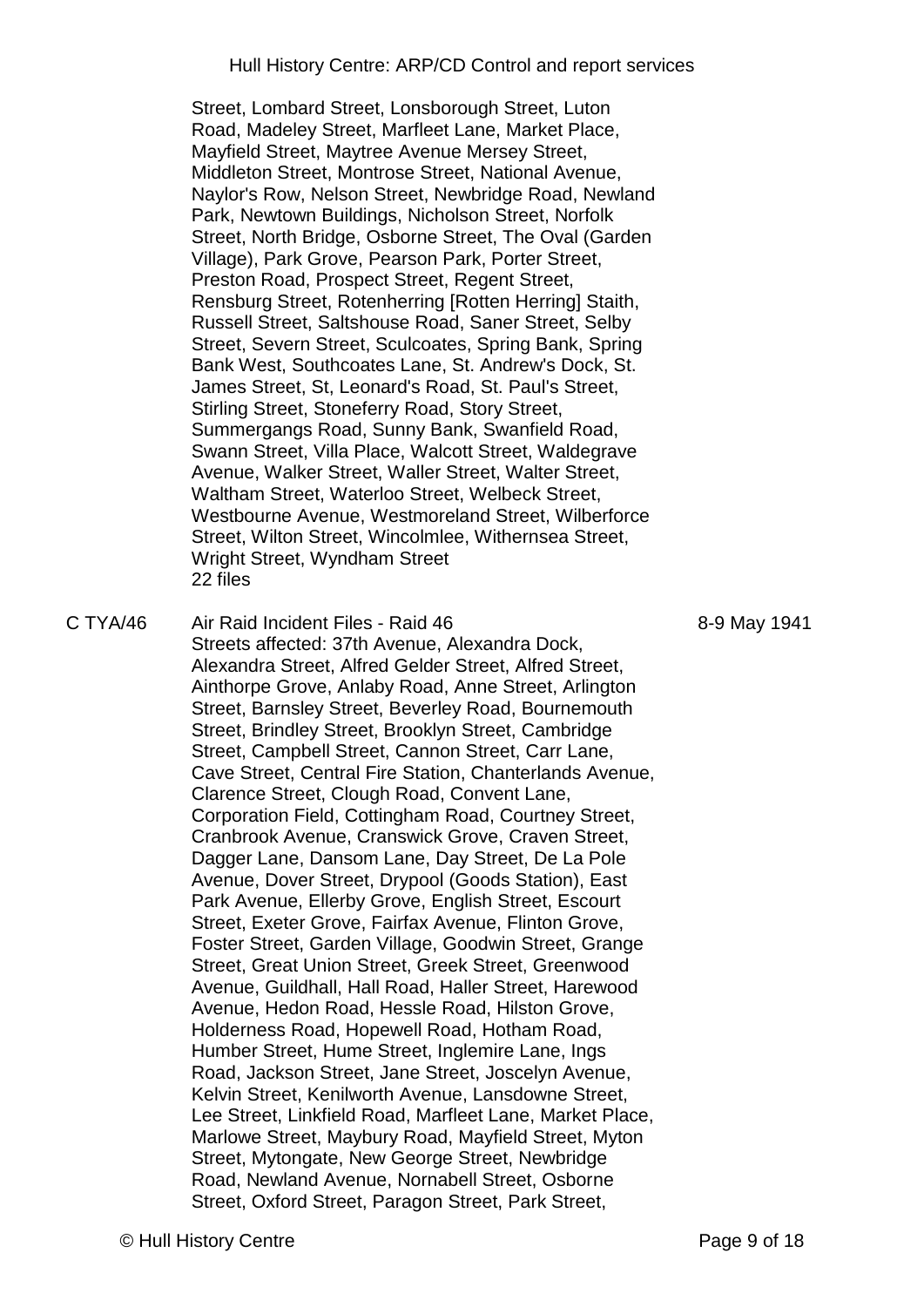Hull History Centre: ARP/CD Control and report services

|          | Pembroke Grove, Percy Street, Porter Street, Preston<br>Road, Princes Street, Raven Street, Regent Street,<br>Ripon Street, Roper Street, Rosemead Street, Ryde<br>Avenue, Salthouse Lane, Silverdale Road, South<br>Parade, Southcoates Lane, Spring Bank West, St.<br>Johns Grove, Shaftesbury Avenue, Stephenson Street,<br>Sykes Street, Tadman Street, Tivoli, Trinity House Lane,<br>Villa Place, Waterhouse Lane, Waverley Street,<br>Wellington Street, Westcott Street, Westminster<br>Avenue, Wharram Street, Witham, Wold Road, Worship<br>Street (Central Fire Station), Worthing Street, Wyke<br><b>Street</b><br>21 files |               |
|----------|-----------------------------------------------------------------------------------------------------------------------------------------------------------------------------------------------------------------------------------------------------------------------------------------------------------------------------------------------------------------------------------------------------------------------------------------------------------------------------------------------------------------------------------------------------------------------------------------------------------------------------------------|---------------|
| C TYA/47 | Air Raid Incident Files - Raid 47<br>Streets affected: Blundell Street, Leads Road, Sutton<br>Road<br>1 file                                                                                                                                                                                                                                                                                                                                                                                                                                                                                                                            | 10 May 1941   |
| C TYA/48 | Air Raid Incident Files - Raid 48<br>Streets affected: Albany Street, Beverley Road, Chariot<br>Street, Clifton Street, Freehold Street, Princes Dock,<br>Prospect Street, Queen Street, Upper Union Street<br>2 files                                                                                                                                                                                                                                                                                                                                                                                                                  | 12 May 1941   |
| C TYA/49 | Air Raid Incident Files - Raid 49<br>Streets affected: Anlaby Park Road, Essex Street,<br>Gloucester Street, Hampshire Street, Hessle High Road,<br>Hessle Road, Monmouth Street, Pickering Park, Priory<br>Sidings, St. Andrew's Dock<br>1 file                                                                                                                                                                                                                                                                                                                                                                                        | 29 May 1941   |
| C TYA/50 | Air Raid Incident Files - Raid 50<br>Streets affected: Blenheim Street, Cranbrook Avenue,<br>Leicester Street, Margaret Street, Marlborough Avenue,<br><b>Park Grove</b><br>3 files                                                                                                                                                                                                                                                                                                                                                                                                                                                     | 3 Jun 1941    |
| C TYA/51 | Air Raid Incident Files - Raid 51<br><b>Streets affected: Goddard Avenue</b><br>2 files                                                                                                                                                                                                                                                                                                                                                                                                                                                                                                                                                 | 23 Jun 1941   |
| C TYA/52 | Air Raid Incident Files - Raid 52<br>Streets affected: Alexandra Dock, Barnsley Street,<br>Ceylon Street, Clough Road, Endymion Street, Fordyke<br>stream, Hedon Road, James Reckitt Avenue, King<br>George Dock, Marfleet Lane, Stoneferry Bridge,<br>Stoneferry Road, Woodhall Street, Woombwell Grove<br>6 files                                                                                                                                                                                                                                                                                                                     | 29 Jun 1941   |
| C TYA/53 | Air Raid Incident Files - Raid 53<br><b>MISSING</b>                                                                                                                                                                                                                                                                                                                                                                                                                                                                                                                                                                                     | 9 Jun 1941    |
|          | © Hull History Centre                                                                                                                                                                                                                                                                                                                                                                                                                                                                                                                                                                                                                   | Page 10 of 18 |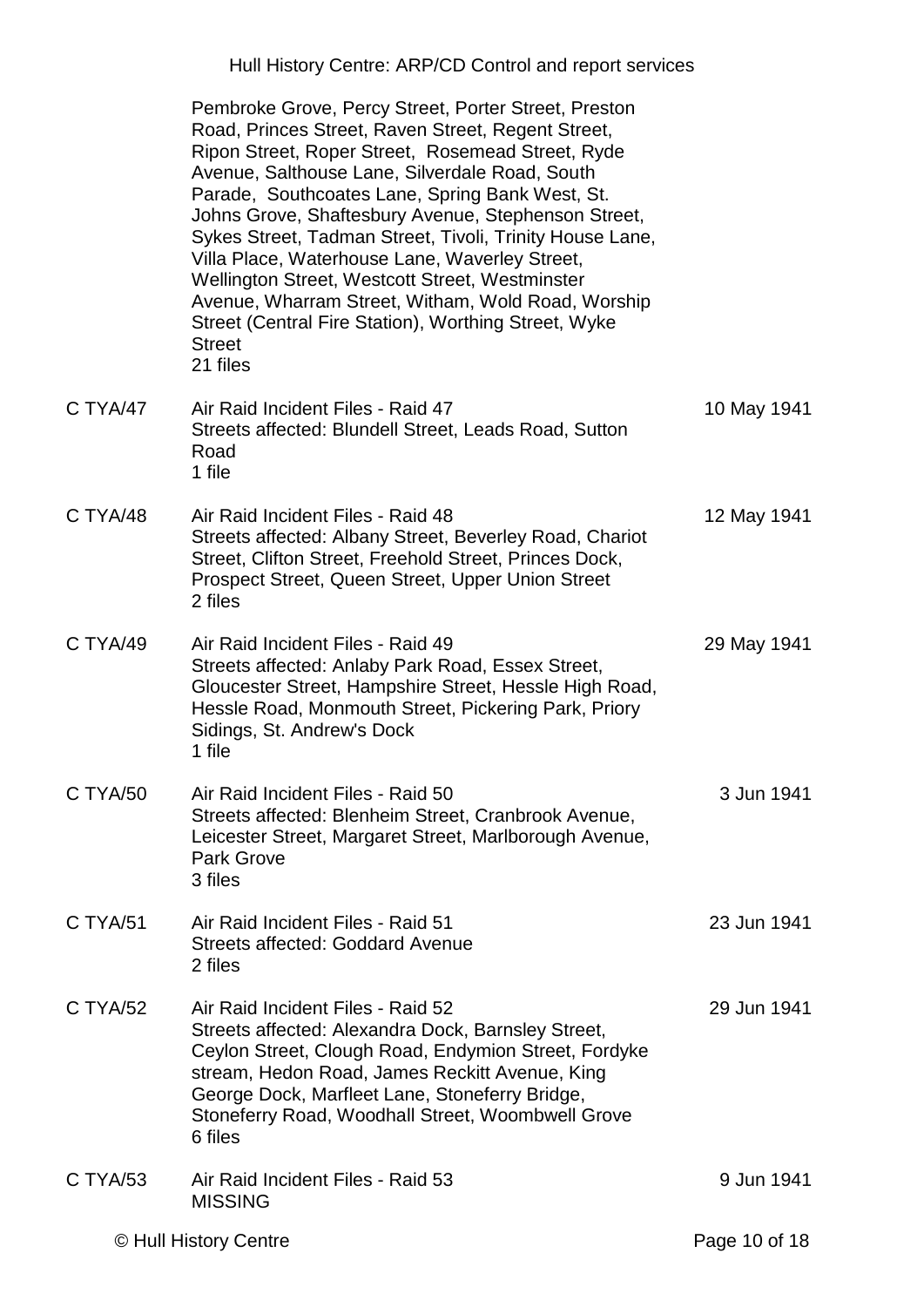C TYA/54 Air Raid Incident Files - Raid 54 Streets affected: Airlie Street, Albemarle Street, Albert Avenue, Anlaby Road, Argyle Street, Askew Avenue, Bankside, Bean Street, Beech Street, Blundell Street, Brendon Avenue, Brunswick Avenue, Cambridge Grove, Campbell Street, Cave Street, Chiltern Street, Clarendon Street, Clough Road, College Grove, College Street, Coltman Street, Convent Lane, Cottingham Road, Commercial Road, Desmond Avenue, Division Road, Derringham Street, East Ella Drive, Eastbourne Street, Edinburgh Street, Ely Grove, English Street, Exmouth Street, Fenchurch Street, Folkstone Street, Great Thornton Street, Grosvenor Street, Hardwick Street, Hawthorne Avenue, Hilston Grove, Holland Street, Hymers Avenue, Jane Street, Kathleen Road, Kingston Street, Lansdowne Street, Linnaeus Street, Little Westbourne Street, Lomond Road, Louis Street, Marlborough Avenue, Mayfield Street, Melbourne Street, Middleton Street, Naburn Street, Newbridge Road, Newland Park, Oak Road, Paragon Station, Park Street, Patterdale Road, Pearson Park, Peel Street, Providence Row, Regent Street, Rensburg Street, Sculcoates, Spring Bank West, St. Johns Grove, St. George's Road, Selby Street, Stepney Lane, Somerset Street, Springburn Street, Sunny Bank, Terry Street, Thoresby Street, Victoria Street, Waterloo Street, West Carr Lane, Woodcock Street, Woodhall Street, Woodlands Road, Worcester Road 12 files 11 Jul 1941 C TYA/55 Air Raid Incident Files - Raid 55 Streets affected: 38th Avenue, 40th Avenue, Clough Road, Cottingham Road, De Grey Street, Ellerburn Avenue, Exmouth Street, Inglemire Lane, Kenilworth Avenue, Loveridge Avenue, Mead Walk, Newland Park, Pickering Road, Plantation Drive, Queens Road, Ryde Avenue, Sculcoates, Sidmouth Street, Tavistock Street, Tunis Street West 5 files 15 Jul 1941 C TYA/56 Air Raid Incident Files - Raid 56 Streets affected: Alfred Gelder Street, Air Street, Bankside, Barnsley Street, Beech Avenue, Beeton Street, Belmont Street, Beverley Road, Buckingham Street, Burleigh Street, Chamberlain Road, Chestnut Grove [Garden Village], Cleveland Street, Clough Road, Courtney Street, Craven Street, Crowle Street, Dansom Lane, Deepdale Grove, Derwent Street, Egton Street, Escourt Street, Franklyn Street, Garden Village, George Street, Goddard Avenue, Guildford Avenue, Harewood Avenue, Hedon Road, Hessle Road, Hillas Rd (Citadel 18 Jul 1941

Street), Hodgson Street, Holderness Road, James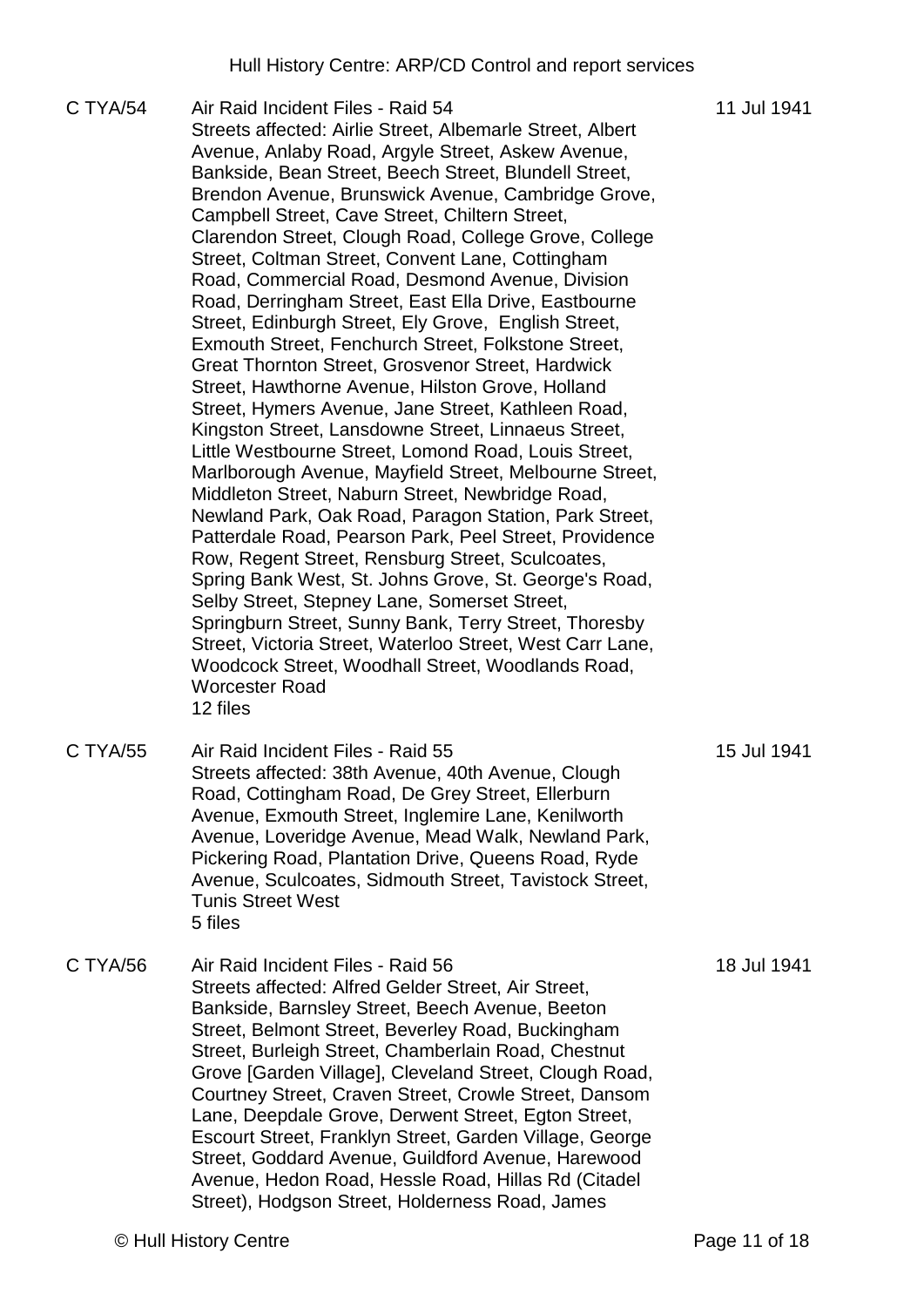Hull History Centre: ARP/CD Control and report services

Reckitt Avenue, Kathleen Road, Kingston Terrace (Witham), Kirkstead Street, Lambwath Road, Leads Road, Lilac Avenue, Lime Street, Lime Tree Avenue, Little Clarendon Street, Malet Lambert Playing Fields, Marlborough Avenue, Maybury Road, Mayville Avenue, Mead Street, Mersey Street, Middleburg Street, Montrose Street, Morrill Street, Mulgrave Street, Neptune Street, Newbridge Road, Oak Road, Pelican Recreation Ground, Plaxton Bridge (Beverley High Road), Princes Avenue, Queens Gardens, Regent Street, Ripon Street, Rockford Avenue, Rosemead Street, Rustenburg Street, Sculcoates, Severn Street, Somerscales Street, Southcoates Lane, St. Mark's Street, Staniforth Place, Stoneferry Road, Sutton Railway Bridge, Tweendykes, Victor Street, Victoria Dock, Waterhouse Farm, Westbourne Avenue, Wincolmlee, Williamson Street, Witham, Woodhall Street, Worship Street (Central Fire Station), Withernsea Main Railway Line, York Street 15 files C TYA/57 Air Raid Incident Files - Raid 57 Streets affected: Aldborough Grove, Arundel Street, East Park, Holderness Road, Holland Street, Nornabell Street, Westcott Street 3 files 23 Jul 1941 C TYA/58 Air Raid Incident Files - Raid 58 Streets affected: Cherry Tree Avenue, Clough Road, Coelus Street, Garden Village, Great Thornton Street, Hopewell Road, Inglemire Lane, Lime Tree Avenue, National Avenue, Porter Street, Pemberton Street, Preston Lane, Raine Street, Tilworth Road, Walker Street, Witham 5 files 18 Aug 1941 C TYA/59 Air Raid Incident Files - Raid 59 Streets affected:, Beverley Road, Chiltern Street, Derby Street, Division Road, Edinburgh Street, Ella Street, Glasgow Street, Goddard Avenue, Hopewell Road, Humber Bridge Brickyard, James Reckitt Avenue, Leicester Street, Little Westbourne Street, The Oval (Garden Village), Park Grove, Somerset Street, Wellington Lane, Westcott Street, Woodcock Street 8 files 31 Aug-1 Sep 1941 C TYA/60 Air Raid Incident Files - Raid 60 Streets affected: Pickering Road, Priory Sidings 1 file 21 Sep 1941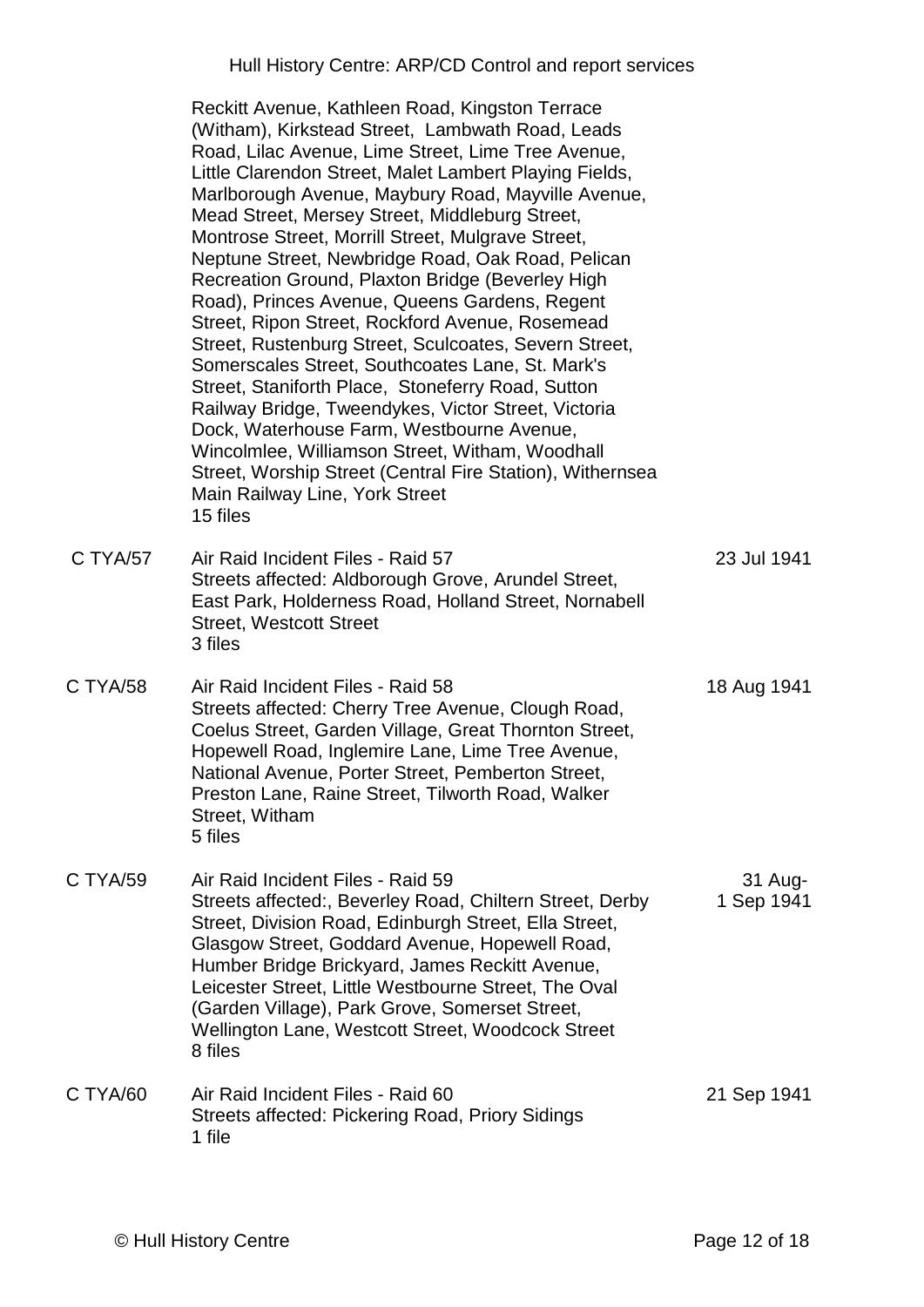|          | Hull History Centre: ARP/CD Control and report services                                                                                                                                                                                                                                                                                                                                                                                                                                                                                                                                                                                                                                |                |
|----------|----------------------------------------------------------------------------------------------------------------------------------------------------------------------------------------------------------------------------------------------------------------------------------------------------------------------------------------------------------------------------------------------------------------------------------------------------------------------------------------------------------------------------------------------------------------------------------------------------------------------------------------------------------------------------------------|----------------|
| C TYA/61 | Air Raid Incident Files - Raid 61<br>Streets affected: Edward's Place, Humber Dock Street,<br><b>Railway Dock</b><br>2 files                                                                                                                                                                                                                                                                                                                                                                                                                                                                                                                                                           | 12-13 Oct 1941 |
| C TYA/62 | Air Raid Incident Files - Raid 62<br>Streets affected: Airlie Street, Bean Street, Coltman<br>Street, Queensgate Street, St. Matthew Street<br>2 files                                                                                                                                                                                                                                                                                                                                                                                                                                                                                                                                 | 7 Nov 1941     |
| C TYA/63 | Air Raid Incident Files - Raid 63<br><b>Streets affected: Dover Street</b><br>Plane crash details<br>2 files                                                                                                                                                                                                                                                                                                                                                                                                                                                                                                                                                                           | 4 Dec 1941     |
| C TYA/64 | Air Raid Incident Files - Raid 64<br>Streets affected: Mayland Avenue, Willerby Road,<br><b>Woodlands Road</b><br>Includes on going correspondence relating to earlier<br>incidents covering 18 December 1941 to 10 January<br>1942<br>3 files                                                                                                                                                                                                                                                                                                                                                                                                                                         | 13-14 Apr 1942 |
| C TYA/65 | Air Raid Incident Files - Raid 65<br>Streets affected: Bank Street, Botanic Cressing, Victoria<br><b>Street</b><br>2 files                                                                                                                                                                                                                                                                                                                                                                                                                                                                                                                                                             | 1 May 1942     |
| C TYA/66 | Air Raid Incident Files - Raid 66<br>Streets affected: Alexandra Dock, Beaumont Street,<br>Bedale Avenue, Bellamy Street, Belmont Street, Blyth<br>Street, Brindley Street, Church Street, Craven Street,<br>Eastern Cemetery, Farndale Avenue, Havelock Street,<br>Hedon Road, Huntley Drive, Kedrum Road, Lee Smith<br>Street, Manchester Street, Naylor's Row, Newbridge<br>Road, Pelham Street, Perth Street West, Pickering<br>Road, Preston Lane, Preston Road, Scarborough<br>Street, Southcoates Lane, Victoria Dock, Warneford<br>Gardens, Wawne Road, Westbourne Avenue,<br>Williamson Street, Wingfield Road, Withernsea Main<br>Railway Line, Woodhouse Street<br>18 files | 19-20 May 1942 |
| C TYA/67 | Air Raid Incident Files - Raid 67<br>Areas affected: Humber foreshore<br>2 files                                                                                                                                                                                                                                                                                                                                                                                                                                                                                                                                                                                                       | 30 May 1942    |
| C TYA/68 | Air Raid Incident Files - Raid 68<br>Areas affected: Wilmington<br>UXAA shell<br>1 file                                                                                                                                                                                                                                                                                                                                                                                                                                                                                                                                                                                                | 28 Jun 1942    |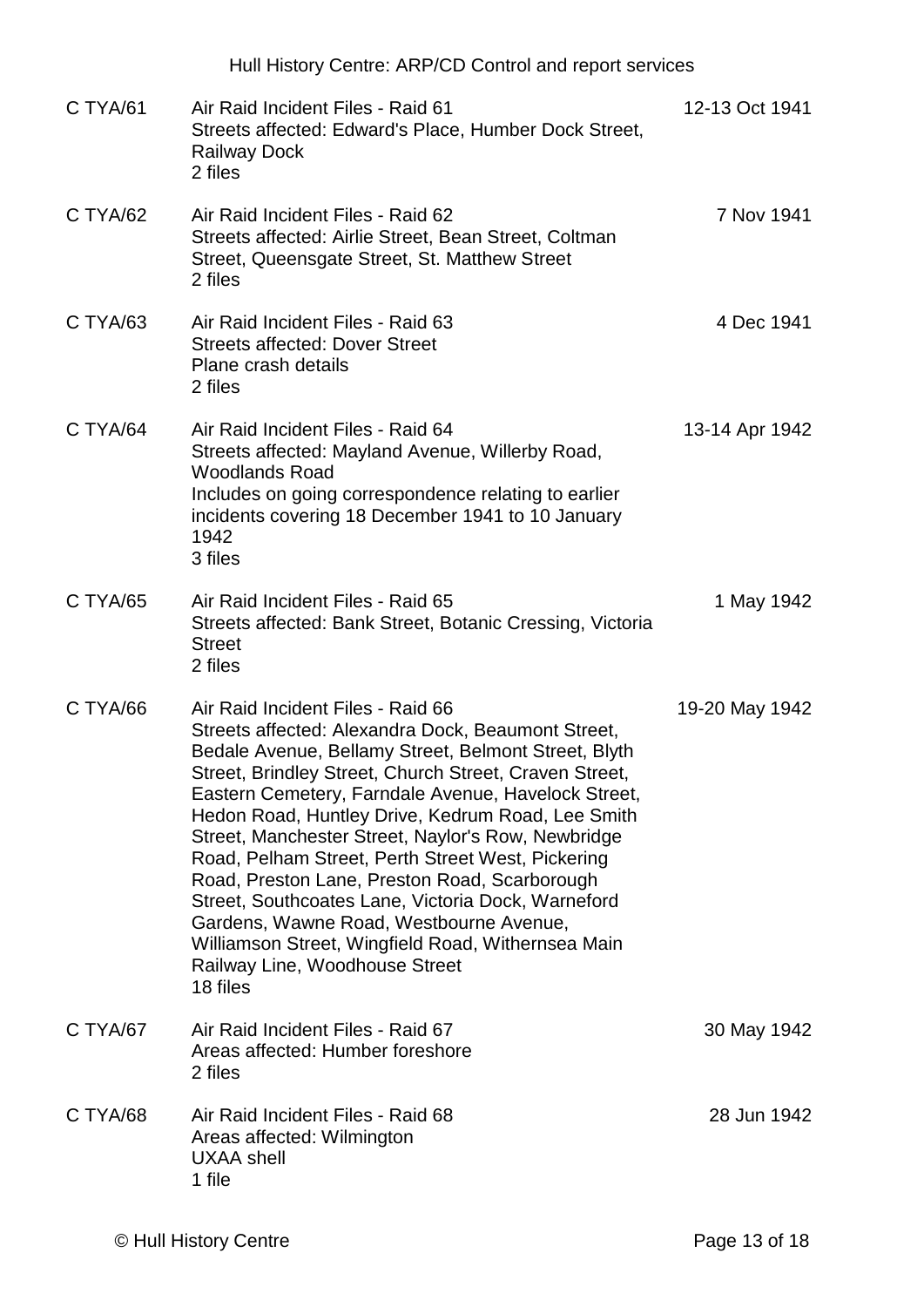|          | Hull History Centre: ARP/CD Control and report services                                                                                                                                                                                                                                                       |                |
|----------|---------------------------------------------------------------------------------------------------------------------------------------------------------------------------------------------------------------------------------------------------------------------------------------------------------------|----------------|
| C TYA/69 | Air Raid Incident Files - Raid 69<br>Streets affected: Anlaby Road, Earles Road, Grindell<br>Street, King George Dock, Murrayfield Road, North<br>Road, Pickering Road, Snainton Grove, Victoria Dock<br>Includes continuing correspondence on an incident on<br>Grindell Street to 9 October 1942<br>7 files | 1 Aug 1942     |
| C TYA/70 | Air Raid Incident Files - Raid 70<br>Streets affected: Hall Road, Manvers Street<br>1 file                                                                                                                                                                                                                    | 3 Aug 1942     |
| C TYA/71 | Air Raid Incident Files - Raid 71<br>Streets affected: Huntley Drive, Inglemire Lane, Malvern<br>Road, Park Avenue, Richmond Street, Tennyson<br>Avenue, Victoria Avenue, Windsor Road<br>3 files                                                                                                             | 9 Aug 1942     |
| C TYA/72 | Air Raid Incident Files - Raid 72<br>Streets affected: Redbourne Street<br>Correspondence relating to this incident continues to 13<br>September 1942<br>1 file                                                                                                                                               | 12 Aug 1942    |
| C TYA/73 | Air Raid Incident Files - Raid 73<br><b>Streets affected: West Carr Lane</b><br>1 file                                                                                                                                                                                                                        | 28 Sep 1942    |
| C TYA/74 | Air Raid Incident Files - Raid 74<br>Streets affected: Laburnum Avenue<br>Plane crash - Airspeed Oxford No. V. 3882<br>1 file                                                                                                                                                                                 | 13 Oct 1942    |
| C TYA/75 | Air Raid Incident Files - Raid 75<br>Areas affected: Extension Dock<br>1 file                                                                                                                                                                                                                                 | 21 Oct 1942    |
| C TYA/76 | Air Raid Incident Files - Raid 76<br>Streets affected: Anlaby Road, Campbell Street, Jane<br>Street, Paragon Station<br>3 files                                                                                                                                                                               | 24 Oct 1942    |
| C TYA/77 | Air Raid Incident Files - Raid 77<br>Streets affected: Wold Road<br>Plane crash<br>1 file                                                                                                                                                                                                                     | 6 Dec 1942     |
| C TYA/78 | Air Raid Incident Files - Raid 78<br>Streets affected: Burdale Close, Carden Avenue,<br>Greenwood Avenue, Holderness Road, Marfleet Lane,<br>Murrayfield Road, Portobello Street, Sculcoates,<br><b>Staveley Road, Tunis Street West</b>                                                                      | 20-21 Dec 1942 |
|          | © Hull History Centre                                                                                                                                                                                                                                                                                         | Page 14 of 18  |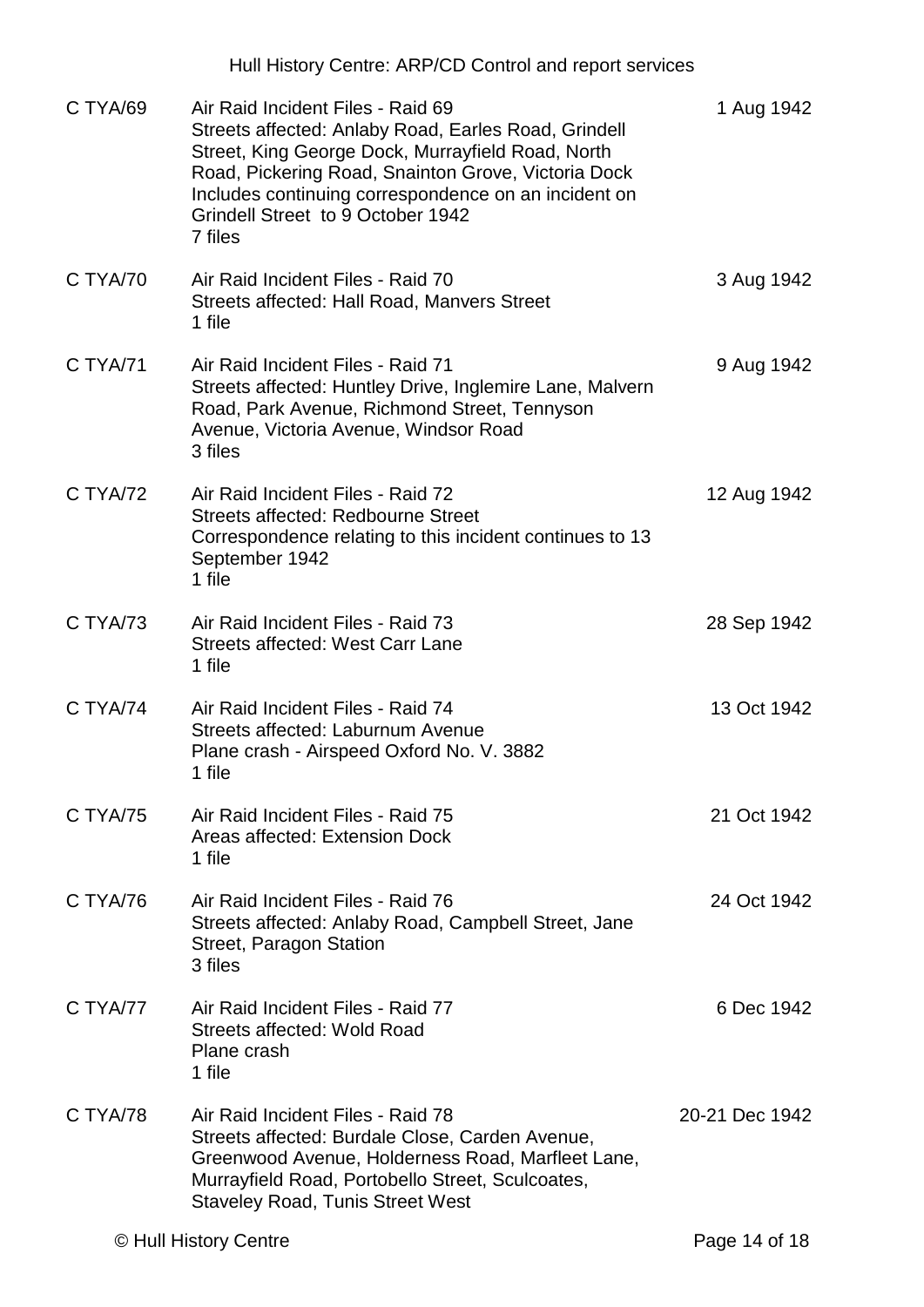Hull History Centre: ARP/CD Control and report services 7 files

| C TYA/79 | Air Raid Incident Files - Raid 79<br>Streets affected: Kings Hill (Stoneferry)<br>1 file                                                                                                                                                                                                                                                                                                                                                                                                                                                                                                                                                                                                                                                                                                                                                                                                                                                                                                                                                                                                                                                                                                                                               | 3 Jan 1943   |
|----------|----------------------------------------------------------------------------------------------------------------------------------------------------------------------------------------------------------------------------------------------------------------------------------------------------------------------------------------------------------------------------------------------------------------------------------------------------------------------------------------------------------------------------------------------------------------------------------------------------------------------------------------------------------------------------------------------------------------------------------------------------------------------------------------------------------------------------------------------------------------------------------------------------------------------------------------------------------------------------------------------------------------------------------------------------------------------------------------------------------------------------------------------------------------------------------------------------------------------------------------|--------------|
| C TYA/80 | Air Raid Incident Files - Raid 80<br>Streets affected: 6th Avenue, Bilton Grove,<br>Bournemouth Street, Craven Park football field, Ellerby<br>Grove, Marfleet Lane, Perth Street West, Reeds Lane<br>(allotments) Rimswell Grove, St. George's Road,<br>Stanhope Avenue<br>4 files                                                                                                                                                                                                                                                                                                                                                                                                                                                                                                                                                                                                                                                                                                                                                                                                                                                                                                                                                    | 15 Jan 1943  |
| C TYA/81 | Air Raid Incident Files - Raid 81<br>Streets affected: Albion Street, Alexandra Dock, Baker<br>Street, Balfour Street, Bankside, Barmston Drain bank,<br>Blyth Street, Bond Street, Bromley Street, Brunswick<br>Avenue, Buckingham Street, Campbell Street, Carden<br>Avenue, Caroline Place, Caroline Street, Chapman<br>Street, Clarence Street, Cleveland Street, Courtney<br>Street, Craven Street, Dene Street, Ferensway, Fetter<br>Lane, Fordyke stream, Franklyn Street, Harcourt Street,<br>Hedon Road, High Street, Holderness Road, Holland<br>Street, Jalland Street, Jarratt Street, John Street, Kirby<br>Street, Laburnum Avenue, Lee Street, Lincoln Street,<br>Lorne Street, Mason Street, Mersey Street, Murrayfield<br>Road, New George Street, Newbridge Road, Newland<br>Park, Nornabell Street, Providence Row, Railway<br>Station between Marfleet Lane and Southcoates,<br>Raywell Street, Reform Street, Rosemead Street, Savile<br>Street, Scott Street, Severn Street, Sherburn Street,<br>Southcoates Lane, Sutton Road, Swann Street, Victor<br>Street, Victoria Avenue, Village Road, Waltham Street,<br>Westcott Street, Westmoreland Street, Wincolmlee,<br>Wright Street, Wynburg Street<br>21 files | 24 Jun 1943  |
| C TYA/82 | Air Raid Incident Files - Raid 82<br>Streets affected: Aberdeen Street, Alexandra Dock,<br>Anlaby Park Road, Bank Street, Beverley Road,<br>Brindley Street, Ceylon Street, Church Street, Clarence<br>Street, Craven Street, Dairycoates, Drypool Square,<br>East Park Avenue, Escourt Street, Eskdale Avenue,<br>Exeter Grove, Farndale Avenue, Grosvenor Street,<br>Harpham Grove, Hedon Road, Hopwood Street,<br>Humber Dock Street, King George Dock, Laburnum<br>Avenue, Leonard Street, Lonsborough Street,<br>Mappleton Grove, Marfleet Lane, Margaret Street,<br>Marlborough Terrace, Maybury Road, Newtown                                                                                                                                                                                                                                                                                                                                                                                                                                                                                                                                                                                                                   | 14 July 1943 |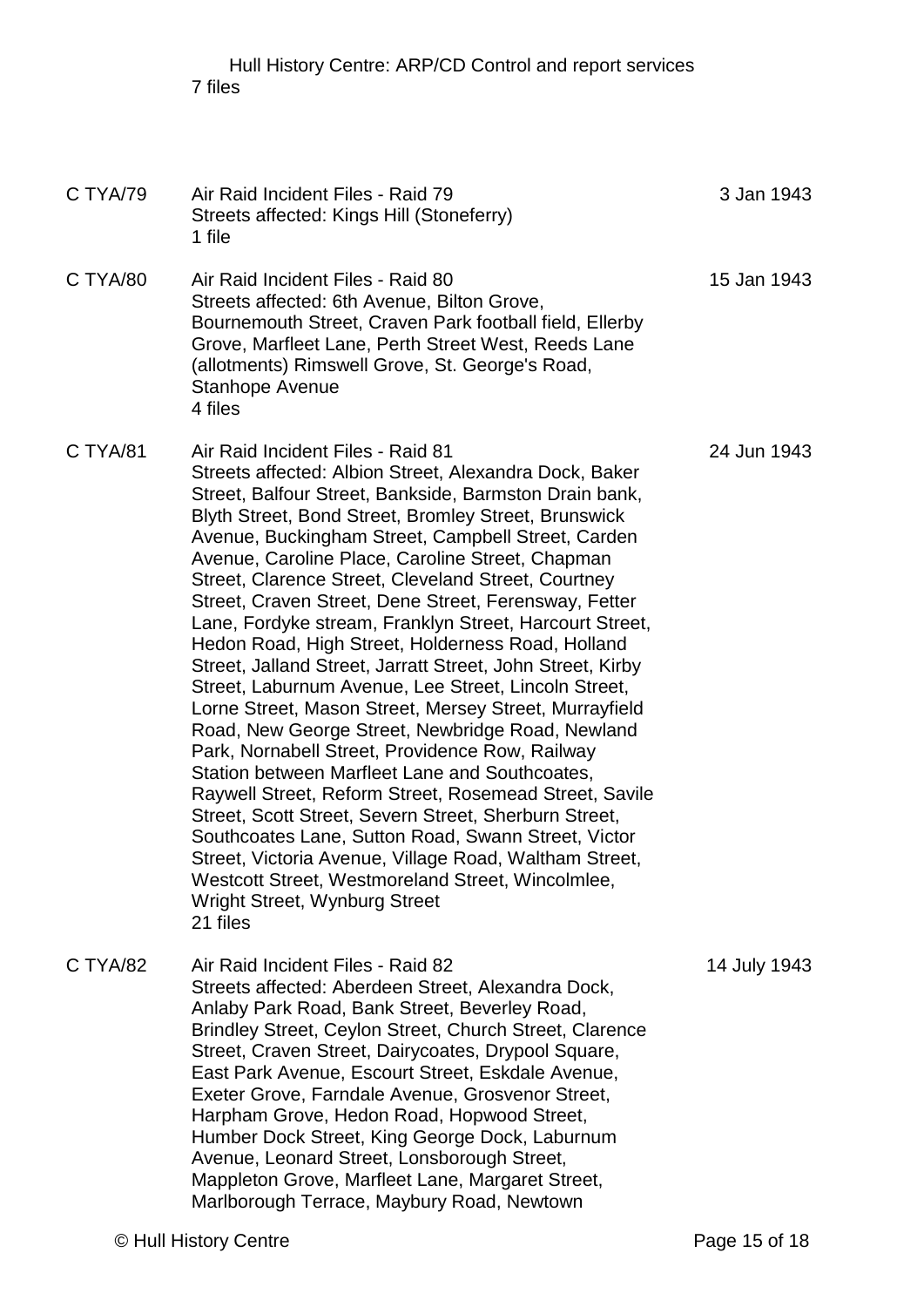|                              | Hull History Centre: ARP/CD Control and report services<br>Buildings, Norfolk Street, Oban Avenue, Paisley Street,<br>Pelham Street, Pembroke Grove, Pickering Road,<br>Preston Road, Priory Sidings, Prospect Place, Raven<br>Street, Rimswell Grove, Rosedale Avenue, Southcoates                                                                                                                                                                                                                                                                                                |                                |
|------------------------------|------------------------------------------------------------------------------------------------------------------------------------------------------------------------------------------------------------------------------------------------------------------------------------------------------------------------------------------------------------------------------------------------------------------------------------------------------------------------------------------------------------------------------------------------------------------------------------|--------------------------------|
|                              | Lane, St. Johns Grove, Spring Bank West,<br>Summergangs Road, Trafalgar Street, Trinity Street,<br>Walmsley Street, Westminster Avenue, Woodhouse<br><b>Street</b><br>23 files                                                                                                                                                                                                                                                                                                                                                                                                     |                                |
| C TYA/83                     | Air Raid Incident Files - Raid 83<br>Streets affected: Strathmore Avenue<br>Plane crash<br>1 file                                                                                                                                                                                                                                                                                                                                                                                                                                                                                  | 14 Oct 1944                    |
| C TYA/84                     | Air Raid Incident Files - Raid 84<br>Plane crash<br>3 files                                                                                                                                                                                                                                                                                                                                                                                                                                                                                                                        | 24 Dec 1944                    |
| C TYA/85                     | Air Raid Incident Files - Raid 85<br>Streets affected: 5th Avenue, 19th Avenue, corner of 7th<br>and 21st Avenue, Ancaster Avenue, Belvoir Street,<br>Beverley High Road, Bricknell Avenue, Broadway<br>(Holderness Road), Church Street [Sutton], Etherington<br>Road, Fairfax Avenue, Gilshill Road, Ings Road, James<br>Reckitt Avenue, Lonsborough Street, Malet Lambert<br>Playing Fields, Marfleet Lane, Mead Street, [New Creek<br>T. Bridge], Porter Street, Rimswell Grove, Southfield<br>Road, Waldegrave Avenue, Wenlock Street,<br><b>Westbourne Avenue</b><br>8 files | 4 Mar 1945                     |
| C TYA/86                     | Air Raid Incident Files - Raid 86<br>Streets affected: Holderness Road, Morrill Street,<br><b>Sherburn Street</b><br>7 files                                                                                                                                                                                                                                                                                                                                                                                                                                                       | 17 Mar 1945                    |
| <b>C TYA/87-</b><br>C TYA/90 | <b>Air Raid Registers</b><br>5 volumes                                                                                                                                                                                                                                                                                                                                                                                                                                                                                                                                             | 1940-1945                      |
| C TYA/87                     | Air Raid Register<br>Alphabetical index of streets showing the date and the<br>raid numbers that affected them. This volume has been<br>transcribed and references for each raid have been<br>added to the relevent street indexes in the search room.<br>1 volume                                                                                                                                                                                                                                                                                                                 | 19 Jun 1940-<br>17 Mar 1945    |
| C TYA/88/1                   | Air Raid Register<br>Register of air raid warnings showing the times of the<br>warnings and all clear notifications (numbered 1-993).<br>These warnings and all clear notifications were issued to<br>the Public Cleansing Department, the City Engineers,                                                                                                                                                                                                                                                                                                                         | Jun 1940-<br><b>April 1941</b> |
|                              | © Hull History Centre                                                                                                                                                                                                                                                                                                                                                                                                                                                                                                                                                              | Page 16 of 18                  |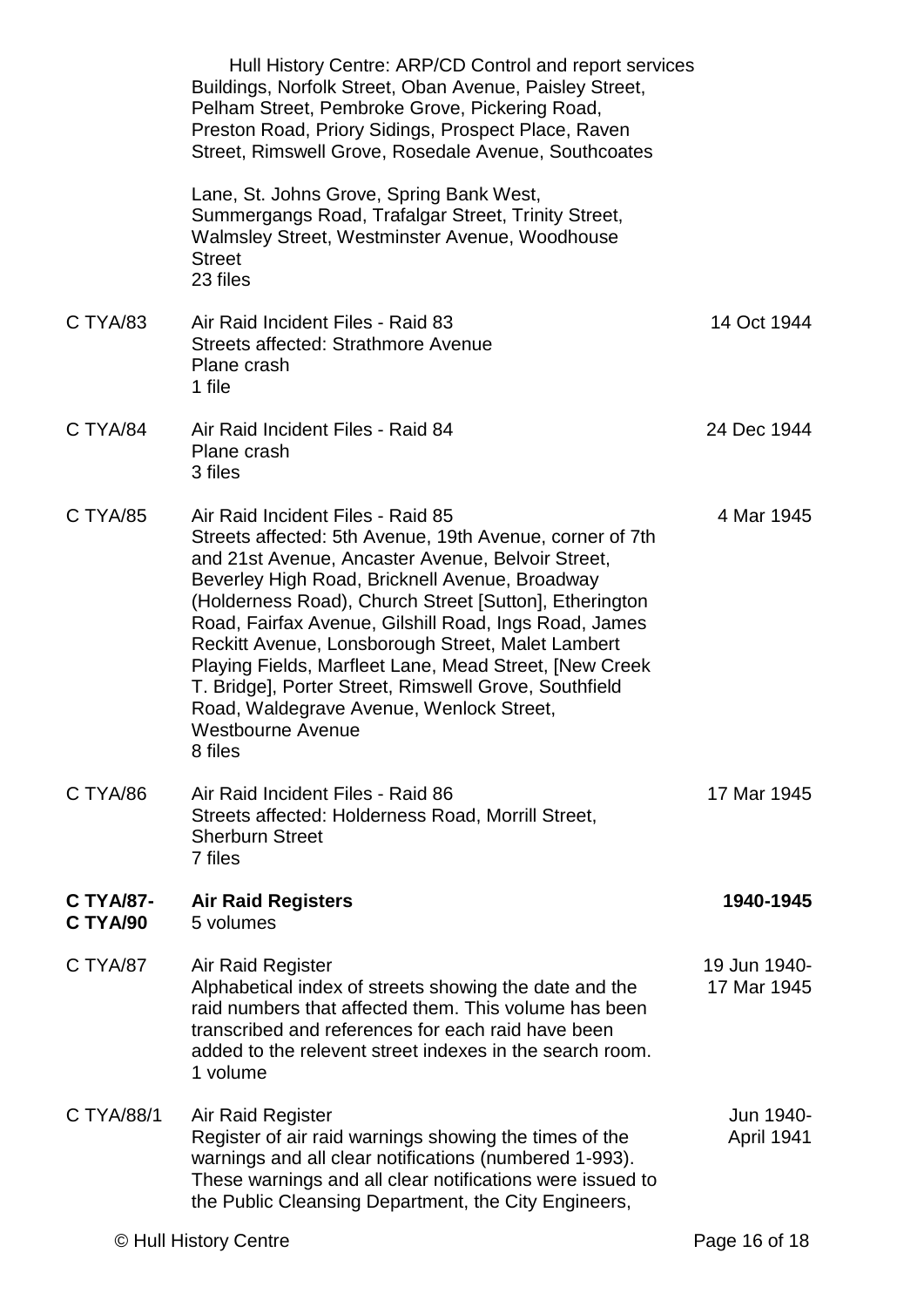|                              | Hull History Centre: ARP/CD Control and report services<br>Broadcast Relay, the Chief Warden and the Town Clerk.<br>(This particular volume is missing from the collection as<br>of 15 Feb 2011)<br>1 volume                                                                                                                                                                                                                                      |                         |
|------------------------------|---------------------------------------------------------------------------------------------------------------------------------------------------------------------------------------------------------------------------------------------------------------------------------------------------------------------------------------------------------------------------------------------------------------------------------------------------|-------------------------|
| C TYA/88/2                   | Air Raid Register<br>Register of air raid warnings showing the times of the<br>warnings and all clear notifications (numbered 994-<br>1822). These warnings and all clear notifications were<br>issued to the Public Cleansing Department, the City<br>Engineers, Broadcast Relay, the Chief Warden and the<br>Town Clerk.<br>1 volume                                                                                                            | April 1941-<br>Mar 1945 |
| C TYA/89                     | Register of reports of unexploded devices<br>This volume gives details of place, time and making<br>safe. It also indicates duplicate and false reports. The<br>type of information given and the quantity of detail varies<br>considerably within this volume.<br>Glossary: UXB=Unexploded bomb<br>UXPM=Unexploded parachute mine<br>UXAAS=Unexploded anti-aircraft shell<br>1 volume                                                            | Apr 1941-<br>Jul 1943   |
| C TYA/90                     | Register of messages received from the Royal Observer<br>Corps of York<br>These messages relate to alarm tests and warnings with<br>details of the duration of industrial alarms from Feb 1943<br>1 volume                                                                                                                                                                                                                                        | Jul 1942-<br>May 1945   |
| <b>C TYA/91-</b><br>C TYA/92 | <b>Other material</b><br>11 files                                                                                                                                                                                                                                                                                                                                                                                                                 | 1941-1946               |
| C TYA/91                     | Reports of unexploded devices<br>Includes reports of unexploded devices and clearance<br>certificates<br>9 files                                                                                                                                                                                                                                                                                                                                  | 1942-1946               |
| C TYA/92                     | Alderman L. Schultz Personal Files<br>Sir Leo Shultz served on the Emergency Committee as<br>Deputy Controller and in the Civil Defence during The<br>Second World War. He also served as Lord Mayor of<br>Kingston upon Hull from 1942 to 1943. These files<br>reflect the work he was involved in during this period. He<br>was knighted in 1966 for his work during the Second<br>World War and his services to Kingston upon Hull.<br>2 files | Sep 1941-<br>Jun 1942   |
| C TYA/92/1                   | Alderman L. Schultz Personal File<br>Includes correspondence relating to consumption of<br>water at Queen's Hall, the use of cars, Fire Guards and<br>The Home Guard, the floodlighting until for rescue<br>parties, Fire Prevention Orders, Trekkers transport and                                                                                                                                                                               | Sep 1941-<br>Jun 1942   |